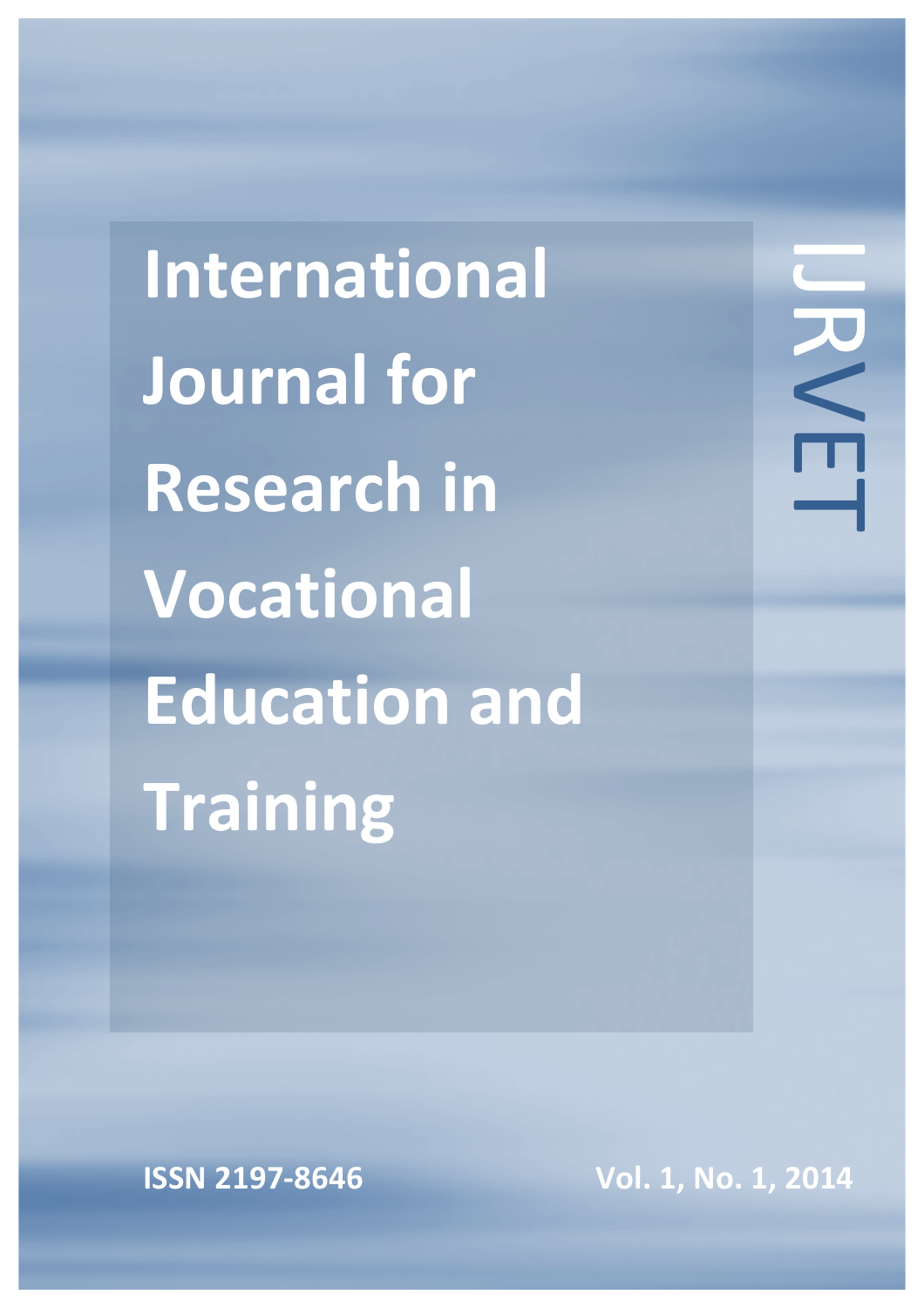## **Impressum**

IJRVET is the official organ of VETNET European Research Network in Vocational Education and Training (EERA) in cooperation with the Network IRN-VET Internationalisation of Research in Vocational Education and Training (WERA).

IJRVET is a double-blind peer reviewed quarterly journal and provides immediate open access to its content on the principle that making research freely available to the public supports a greater global exchange of knowledge.

IJRVET is available on: http://www.IJRVET.NET

## *Editorial Board:*

Karen Evans, University of London, United Kingdom Michael Gessler, University of Bremen, Germany Johanna Lasonen, University of South Florida, United States Margaret Malloch, Victoria University, Australia Martin Mulder, Wageningen University, Netherlands

*Host of the Open Journal System:* 

University of Bremen, Institute Technology and Education, Germany

*Technical Support:*

Graham Attwell, Pontydysgu, United Kingdom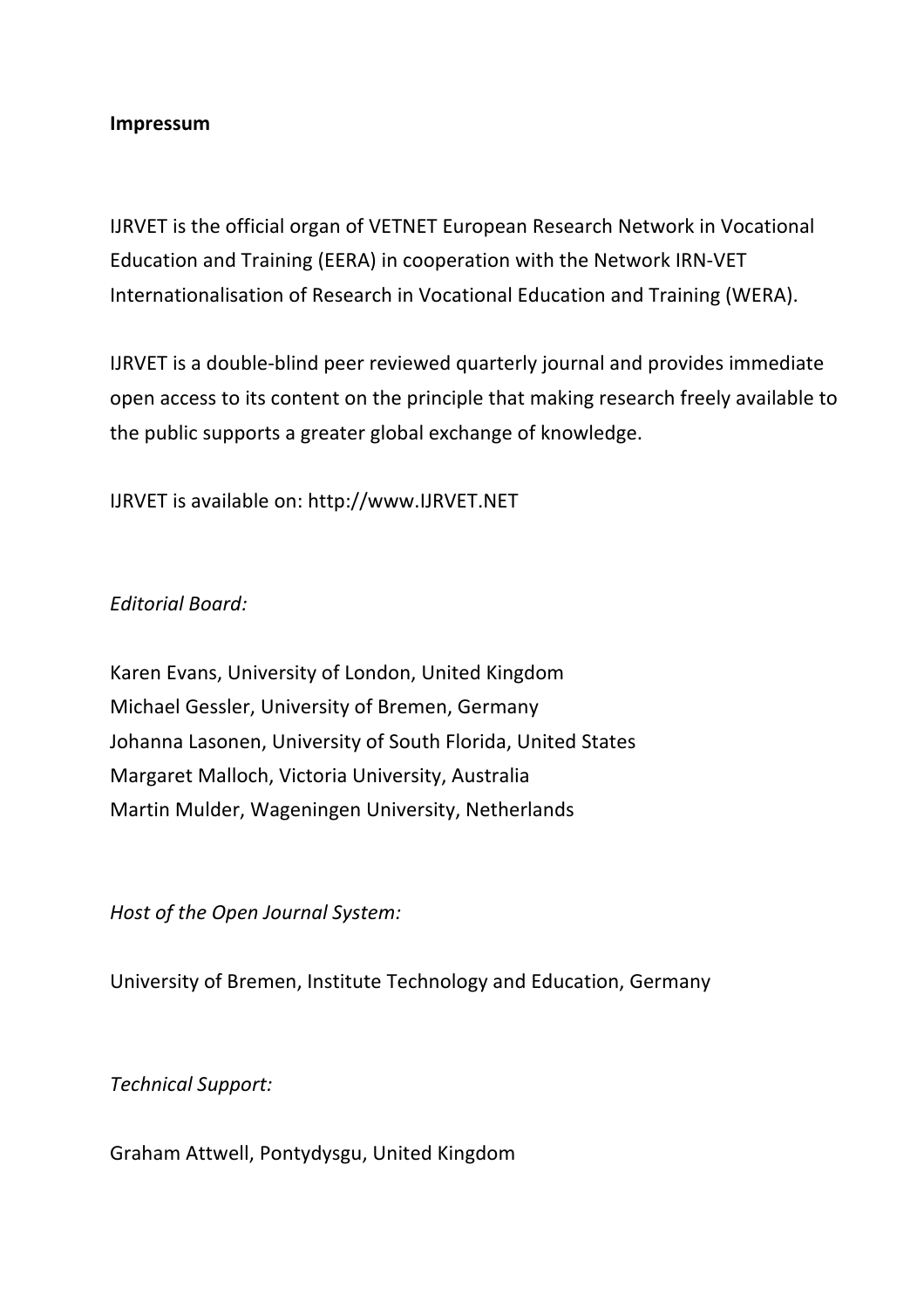# **Predictors of Collateral Learning Transfer in Continuing Vocational Training**

### **Anja-Christina Hinrichs**

University of Bremen Institute Technology and Education (ITB) Am Fallturm 1, 28359 Bremen, Germany E-mail: anja.hinrichs@uni-bremen.de

Received: 15 July 2014; Accepted: 12 August 2014; Published online: 31 August 2014

**Abstract:** Against the background of demographic change and skill shortages continuing vocational training is of great significance in Germany. However, the training effectiveness is mostly assessed only at the end of a training program or several months after the training. Since in continuing vocational training the two contexts learning field (training) and performance field (work context) act simultaneously, the presented study investigated whether there are already situations in the work context which allow the application of newly acquired knowledge in parallel with the training. The main focus lies in the identification of predictors of learning transfer that takes place alongside the training participation and in the investigation of their causal relationships. Using structural equation modelling five latent variables were identified which have a significant effect on learning transfer parallel to the training – the so called collateral learning transfer. These five predictors explain together 62% of the variance of collateral learning transfer (gathered as performance improvement at work).

**Keywords:** collateral learning transfer, learning transfer, job performance, vocational training, CVET, structural equation modeling

## **Bibliographical notes:**

Anja-Christina Hinrichs, M.Ed., M.A. is a researcher at the Institute Technology and Education (Institut Technik und Bildung, ITB) at the University of Bremen, Germany. Her research interests focus on learning transfer, work-based learning, and job performance.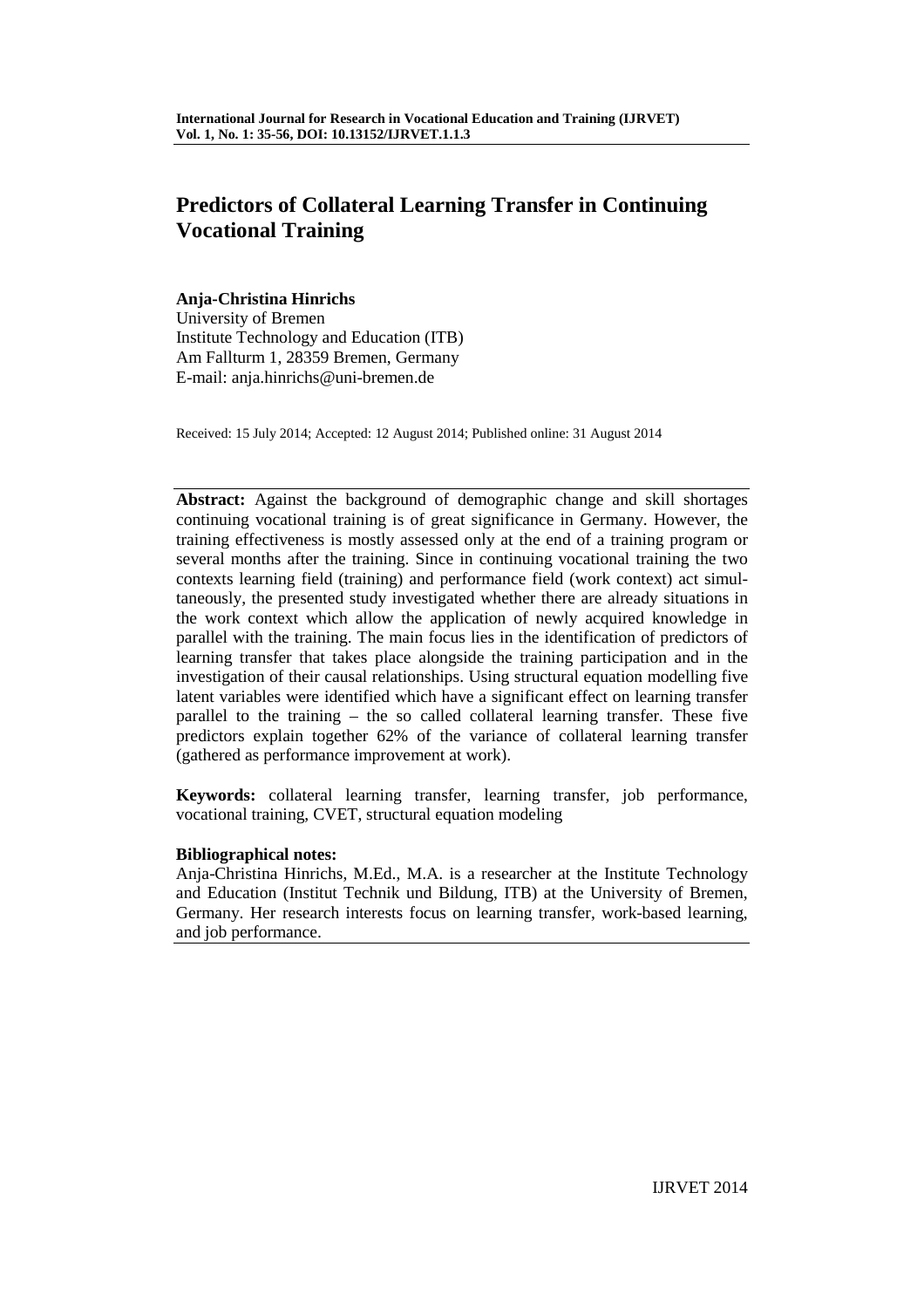#### **1 Introduction**

The legitimation of vocational training is of central importance regarding the investments made. Therefore, it is not surprising that the design of training measures is currently leading the list of challenges within vocational training (SCIL trend study, Diesner and Seufert, 2010). The two questions "What effects are noticed in the work context?" (outcome-oriented research; Kirkpatrick and Kirkpatrick, 2006, Philipps and Schirmer, 2008) and "Which parameters contribute to knowledge development and knowledge transfer?" (process-oriented research; Holton et al., 2000; Bates et al., 2007) are discussed in separate lines of research. Practice and research in continuing vocational training (CVT) are currently dominated by these two approaches. However, a linked study of process and outcome data would be a necessary condition in order to evaluate and improve the effect of training in the work context (Desky and Tessaring, 2006). Baldwin and Ford defined learning transfer as follows: "For transfer to have occurred, learned behavior must be generalized to the job context and maintained over a period of time on the job." (Baldwin and Ford, 1988, p. 63).

In this respect, Gessler (2012) argues that the movement from learning to application does not imply that knowledge from the learning field may easily be transferred to the work environment or performance field. A more sufficient term or concept would be "transformation" because learning transfer in vocational training is more like a context-based transformation of knowledge. If both contexts - learning and performance field - have an effect at the same time, transfer takes place parallel, not sequentially. On one hand, transfer occurs as transformation within the learning and the performance field, and on the other hand, these transformations build resources for the respective other field. In this understanding, the learning field rather exists "beside" the performance field, not after it, and the effects are mutually reciprocal, not unilateral.

To evaluate the impact of training, most commonly trainee reactions are collected. These are based on the assumption that the satisfaction allows conclusions on the learning success. But is successful learning transfer so easily to describe or is it rather the interplay of complex causal relations of predictors?

Previous research results show no significant relationship between satisfaction scores and the learning and transfer success of participants and the implementation and application of learning in the work context. Satisfaction surveys alone tell us little about the actual capacity of the transfer of the newly acquired knowledge in behavioral changes. Statements about the actual learning and transfer success thus should not be taken on trainee reaction scores only (Alliger et al., 1997; Ruona et al., 2002; Wirth et al., 2009; Gessler and Sebe-Opfermann, 2011).

But what predictors have an impact on successful transfer of the learned to the workplace and when does the transfer of learning happen? The presented study is aiming at answering these questions.

In contrast to the traditional understanding of learning transfer, where successful transfer of learning takes place when the learning is generalized and sustainably used in the workplace over a period of time (Baldwin and Ford, 1988), the present research study underlies the assumption that learning transfer already occurs parallel to training, and not necessarily only after the completion of the training. This assumption is based on the theoretical framework model of Gessler (2012), which emphasizes the presence of the transfer situation in the work environment of the learner as a prerequisite for learning transfer in addition to the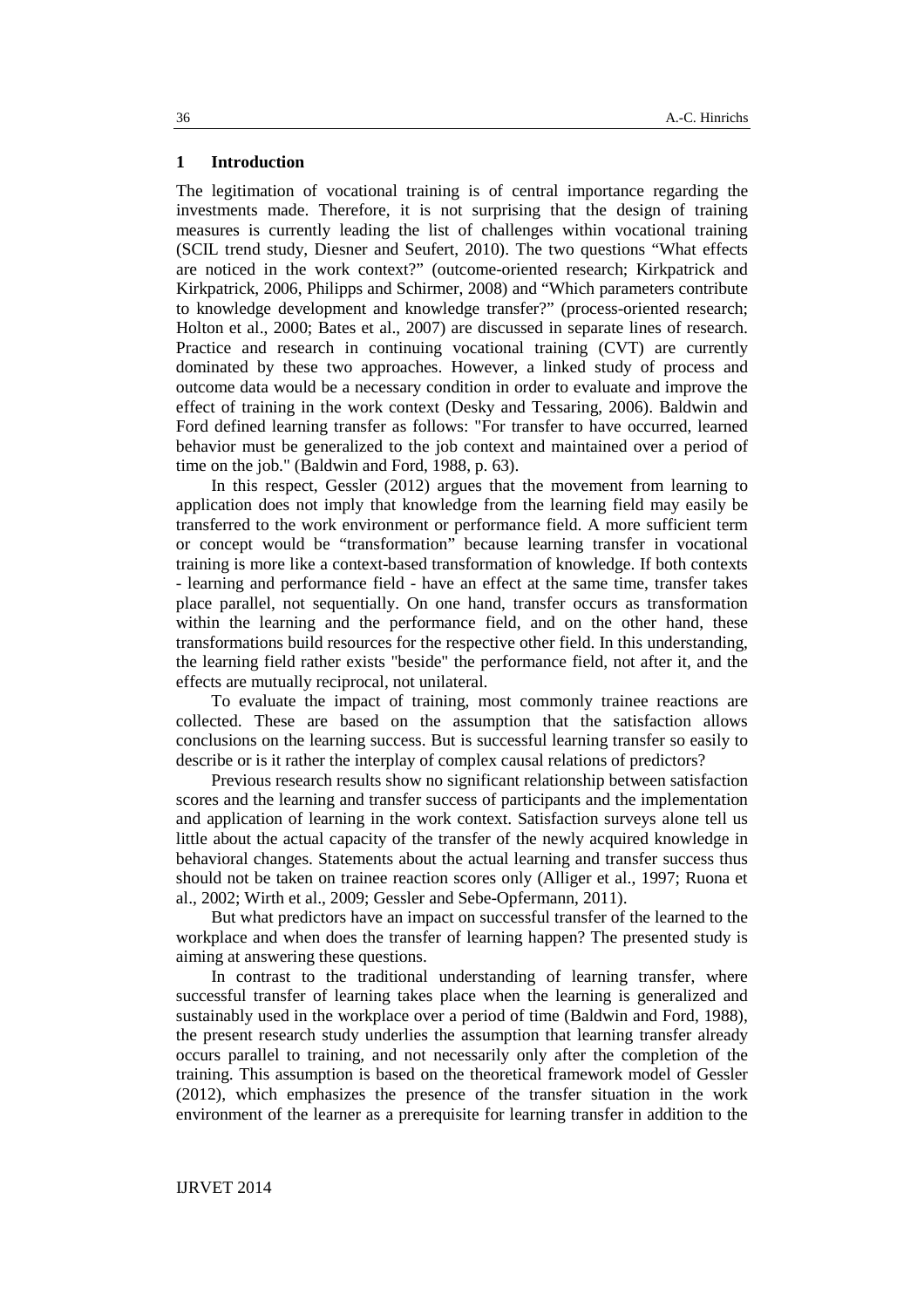sustainable use of what is learned. In this respect, knowledge is neither linearly transferred from a learning field (e.g. a training) to a performance field (the work context), nor are these two contexts to be considered completely separate. The context learning field is, in contrast to the overarching performance field, limited in time - a special feature of continuing vocational training (ibid.).

Since in CVT the learning field and the performance field act simultaneously, it is to investigate whether the work performance of the learner is already improving through application of the training content before the end of the training. Accordingly, the main focus of the study presented lies parallel to the training participation both on the identification of predictors of the learning transfer, and on the investigation of causal relations between the predictors of learning transfer.

For this purpose, it makes sense to link process and outcome data (Descy and Tessaring, 2006). In such coupled investigations both the learning and transfer processes (process-oriented research; Holton et al., 2000; Bates et al., 2007) and the impact of training in the work context (outcome-oriented research; Kirkpatrick, 2006, Philipps and Schirmer, 2008) are considered. In the past, both research approaches have been considered mainly as two separate lines of research (Gessler, 2012).

In the present research study process and outcome data are collected both in the learning field and in the performance field to investigate learning transfer (as improvement in work performance) during CVT.

The investigation thus takes place on the meso-level of the transfer term as newly learned is transferred from the learning field (source) to the performance field (real application context, target) (Hense and Mandl, 2011; Mandl et al., 1992).

#### **1.1 Study purpose and significance**

Contrary to the widespread understanding of learning transfer (generalization and maintenance of the learned after the training, see Baldwin and Ford, 1988), it is assumed in the present research, that an increase in performance in the workplace through the application of learning content already takes place parallel to CVT.

Since this phenomenon has not been described in the literature yet, it makes sense at this point to extend the classical understanding of learning transfer and to introduce a new term:

#### *Collateral learning transfer*

Collateral learning transfer refers to learning transfer which occurs as an improvement of performance in the workplace already parallel to the training. The term "collateral" (Latin collateralis) means parallel, together with, accompanying, alongside.

In education, the term "collateral" is not new. Collateral *learning* is a learning process, which takes up the previous experience of the learner and leads to further acquisition of knowledge. Unlike incidental learning, collateral learning comprises the imparting of knowledge (Faulstich, 2009; after Dewey, 1938).

From a business perspective Lee, Johnson and Grewal (2008) speak from collateral learning in the context of the establishment of strategic corporate alliances for the development of new products. In this regard, collateral learning results from the activities and experiences of the collaboration and acquisition of new product development knowledge in the alliance. The individual and collective factors in the alliance or the similarity of the organizations determine the extent of collateral learning. Within the alliance collateral learning takes place parallel in the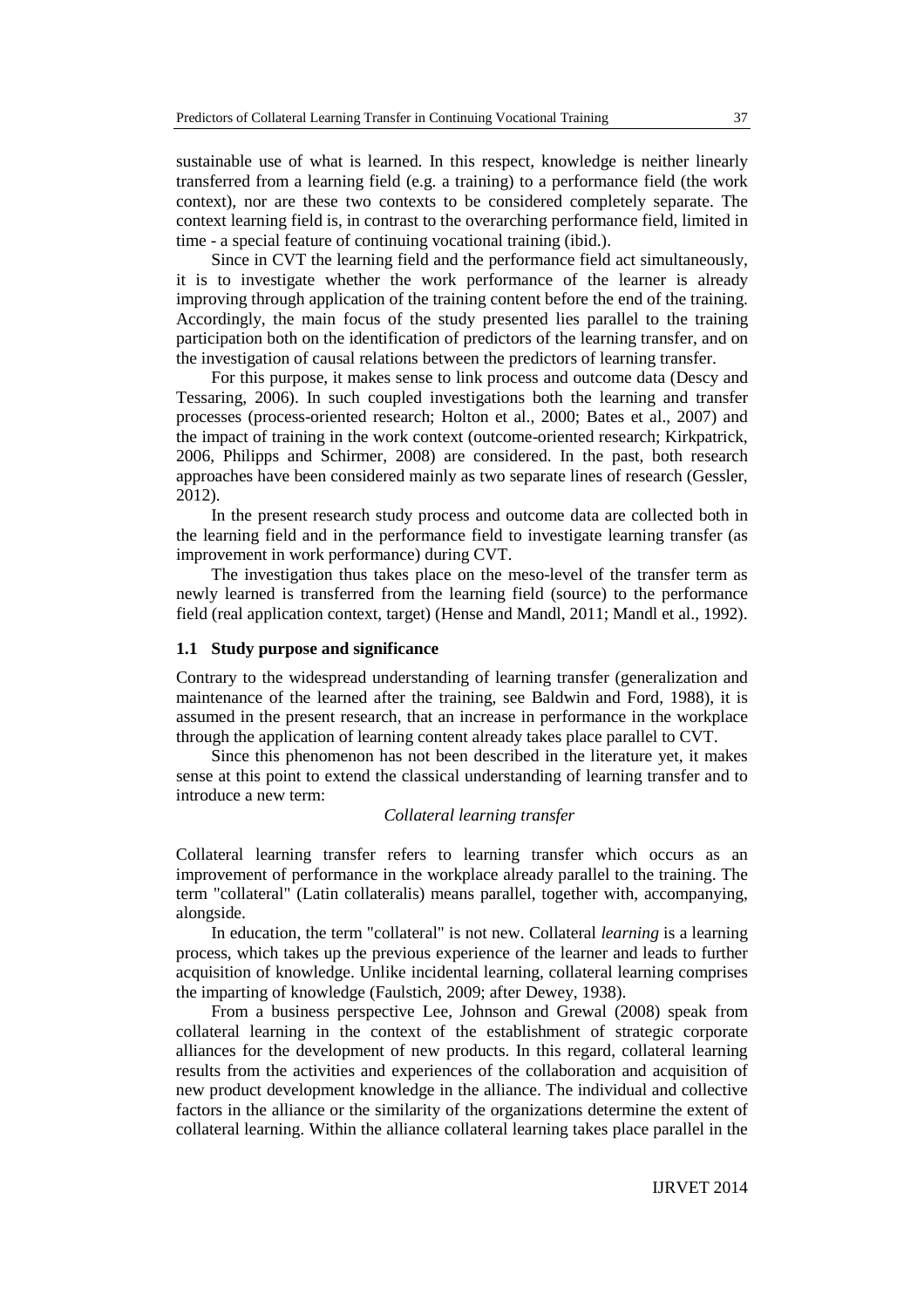individual companies where deeper and new product-related knowledge arises (Inkpen, 1998; Miner et al., 2001; Lee et al., 2008).

Within these alliances, in which each company is a separate context, collateral learning arises accompanied by activities and experiences in the interplay of these contexts (Moorman and Miner, 1998). This simultaneous functioning of (at least) two contexts is also given in the case of the research approach of the present study through the learning field and the performance field. Here, learning transfer occurs parallel, thus collateral, to further training.

For the purposes of this study, therefore, transfer of learning which happens already accompanying the continuing vocational training is referred to as *collateral learning transfer*. The main focus of research presented in this paper is the identification of the predictors of collateral learning transfer and its causal relations.

#### **1.2 Research questions**

In order to find support for the assumed new transfer term *collateral learning transfer*, it is investigated first, whether learning transfer (as improvement of performance in the workplace) already occurs parallel to the training.

Research question 1: *Does learning transfer already occur parallel to the training?*

Moreover, it is of interest, what predictors actually have an effect on learning transfer parallel to the training.

Research question 2: *What are the predictors of collateral learning transfer?*

Finally, and to get a greater understanding of the phenomena collateral learning transfer the causal relations between the predictors are analyzed.

Research question 3: *In which causal relations do the predictors have an effect on collateral learning transfer?*

In the next section, the methodology of the study will be explained.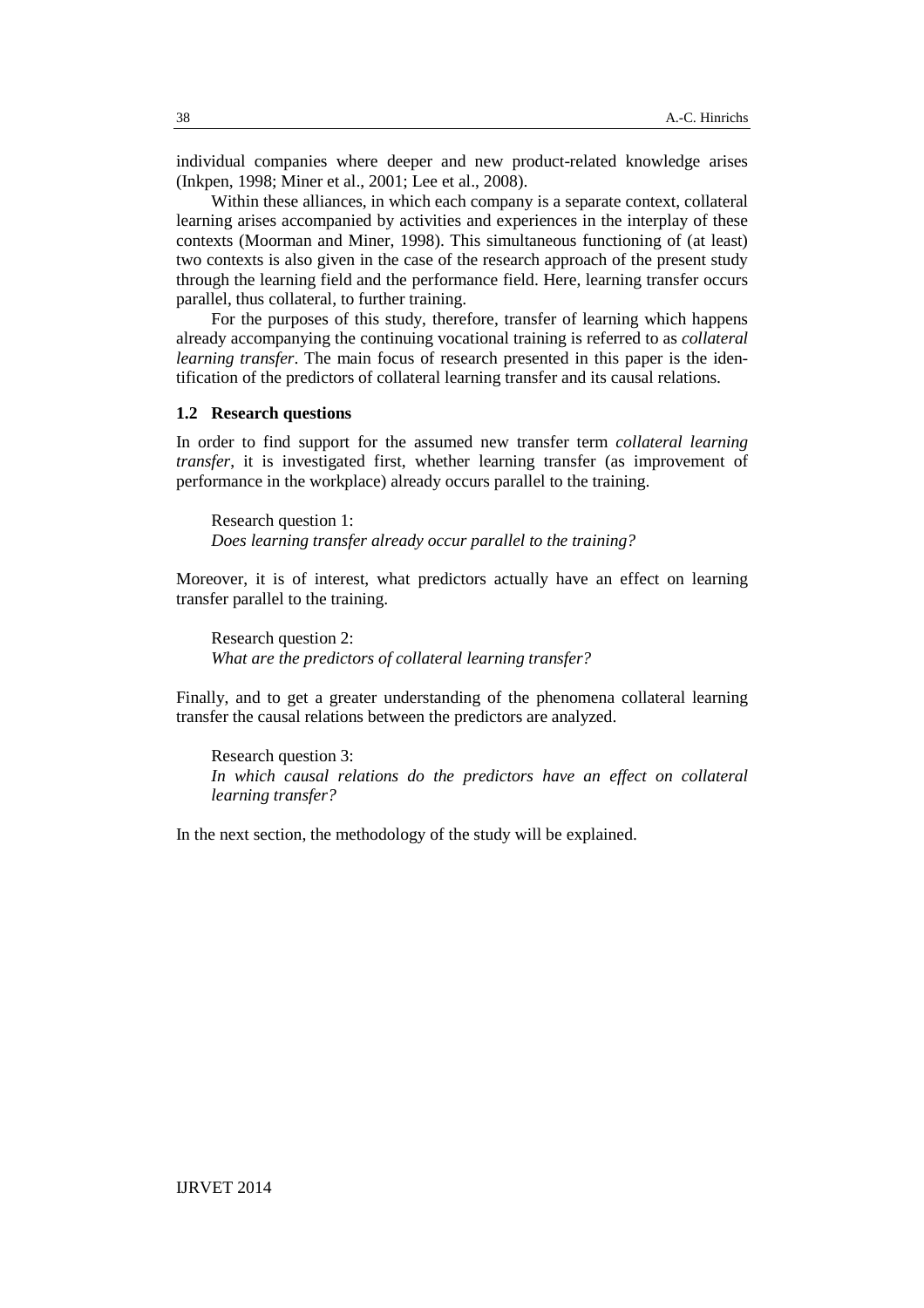#### **2 Methodology**

Whereas the identification of factors of learning transfer has been intensively researched internationally, the structure of linkages has been mostly neglected. That is why Cheng and Ho (2001) – as part of their meta-analysis of studies of the years 1989 until 1998 - recommend on one hand the validation of the factor structure and on the other hand the usage of structural equation modeling for further research studies in this field. This recommendation has not been seized on with only a few exceptions, such as Yamkovenko (2009) who analyzed a factor model of personality, self-efficacy, goal orientation, and intent to transfer training on the job, and Gessler (2012) who also examined the structure of the factors of learning transfer by integrating process and outcome data (as mentioned above).

Causal dependencies between latent variables can be tested with the help of structural equation modeling. Therefore, content related hypotheses are linked in the model and tested by the empirically obtained data. The correlations between the variables are tested and the variance of the dependent variable will be explained (Reinecke, 2005).

Following the assumption mentioned above that learning transfer takes place parallel to CVT data of the professional and the social-communicative performance of learners is collected during the training participation. The online-questionnaire is based on the pre-study of Gessler (2012), but further developed, adapted to the different research design and complemented by additional latent variables such as self-efficacy and work identification. Therefore, existing inventories (i.a. Holton, Bates and Rouna, 2000) and meta-analysis have been considered (i.a. Blume et al., 2010; Mandl et al., 1992).

#### **2.1 Sample and data collection**

Project management has been selected as domain for the study. With approximately 37% share of the company work processes (with increasing tendency) project work and the related project management represent a key operational field (Rump et al., 2010). The study is carried out in a field which implements innovations in enterprises and thus is highly relevant (Gessler, 2010). At the same time, this selection is also a limitation which is weakened by the consideration of different company contexts and sectors in the context of intercompany training.

The study participants are taking part in a standardized project management program, which is carried out Germany-wide and ends with a certification that is recognized by companies. The course includes a "kick-off" day, 10 attendance days (spread over 3-4 blocks) and the certification. The total duration of training extends over a period of about 4 months. On the basis of a unified concept of the training course the training is performed by different trainers who have all gone through an extensive training and certification process for authorization. The content, materials and methods of the course are also standardized. This uniform setting is of importance because trainings without such quality assurance processes might probably have a different weighting of the predictors of collateral learning transfer.

The data was collected after training day six. The sample consists of 299 participants (72.2% male, 27.8% female) coming from 82 Germany-wide project management training courses. The age of the respondents was between 20 and 57 years. 50.5% of participants were between 25 and 34 years old. Within this age group, 30 to 34-year-olds had the largest share (30.5% of all 299 participants). A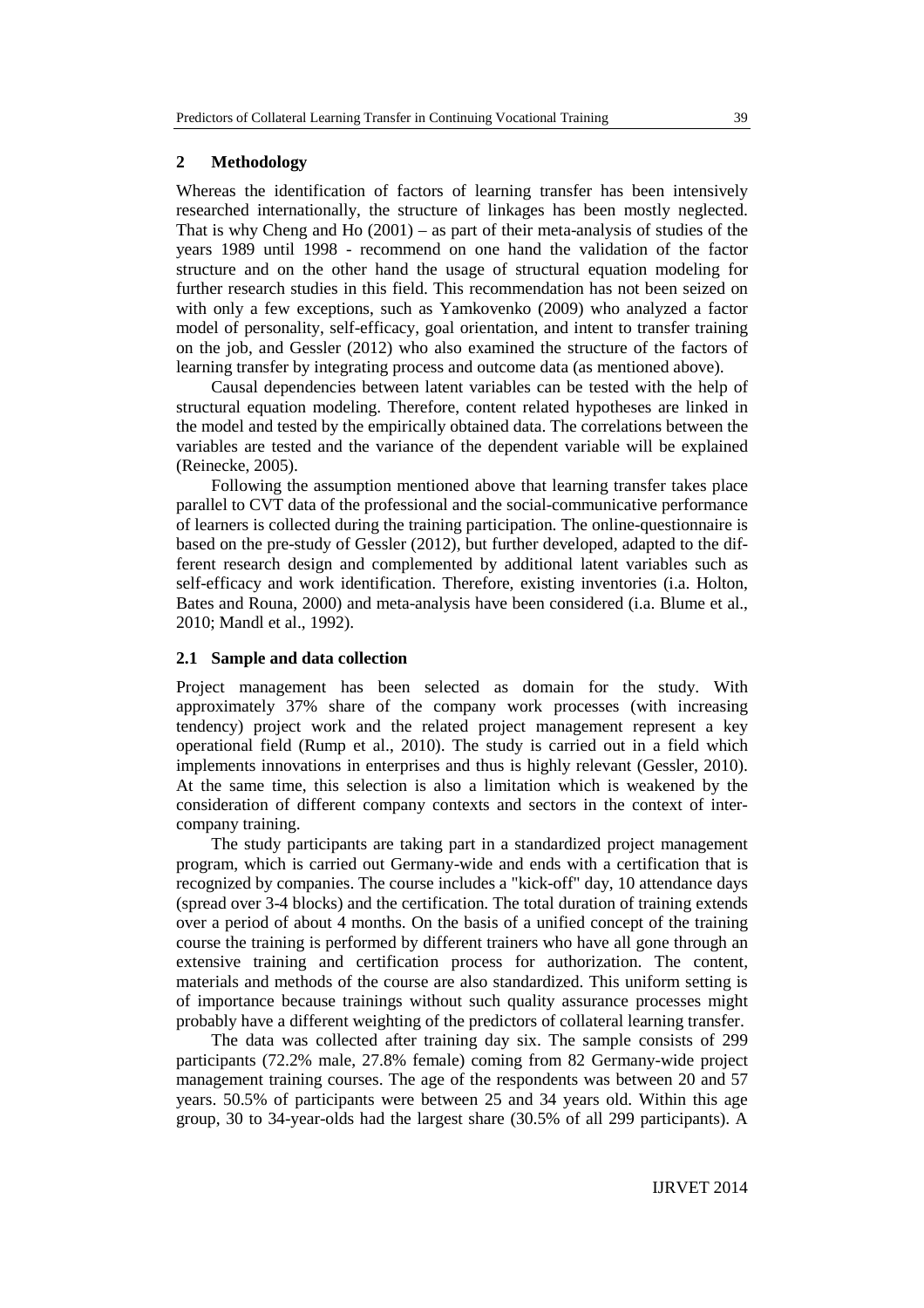majority of the respondents reported to have a college degree (239 of 276 participants). With a percentage of nearly 30 percent each, the participants come from the two most represented sectors software industry as well as consulting, training and coaching.

## **2.2 Instruments**

Based on outcome-oriented and process-oriented research approaches (see above), especially the Model of the Transfer Process of Baldwin and Ford (1988), the Learning Transfer System Inventory (Holton et al., 2000), and the pre-study of Gessler (2012) have been considered in the present investigation. The following dimensions and latent variables have been studied:

- Trainee characteristics
	- o Conscientiousness
	- o Self-efficacy
	- o Work identifikation
- Training and learning conditions
	- o Methods
	- o Situatedness of the learning environment
	- o Competence support
- Transfer orientation of the training
- Transfer motivation
- Organizational transfer climate
	- o Transfer climate in the team
	- o Superior support (attitude)
	- o Superior support (action)
- Transfer situation
- Transfer success
	- o Professional performance
	- o Social-communicative performance

In table 1 each latent variables of the study's instrument is described and an example for an item of each scale is given.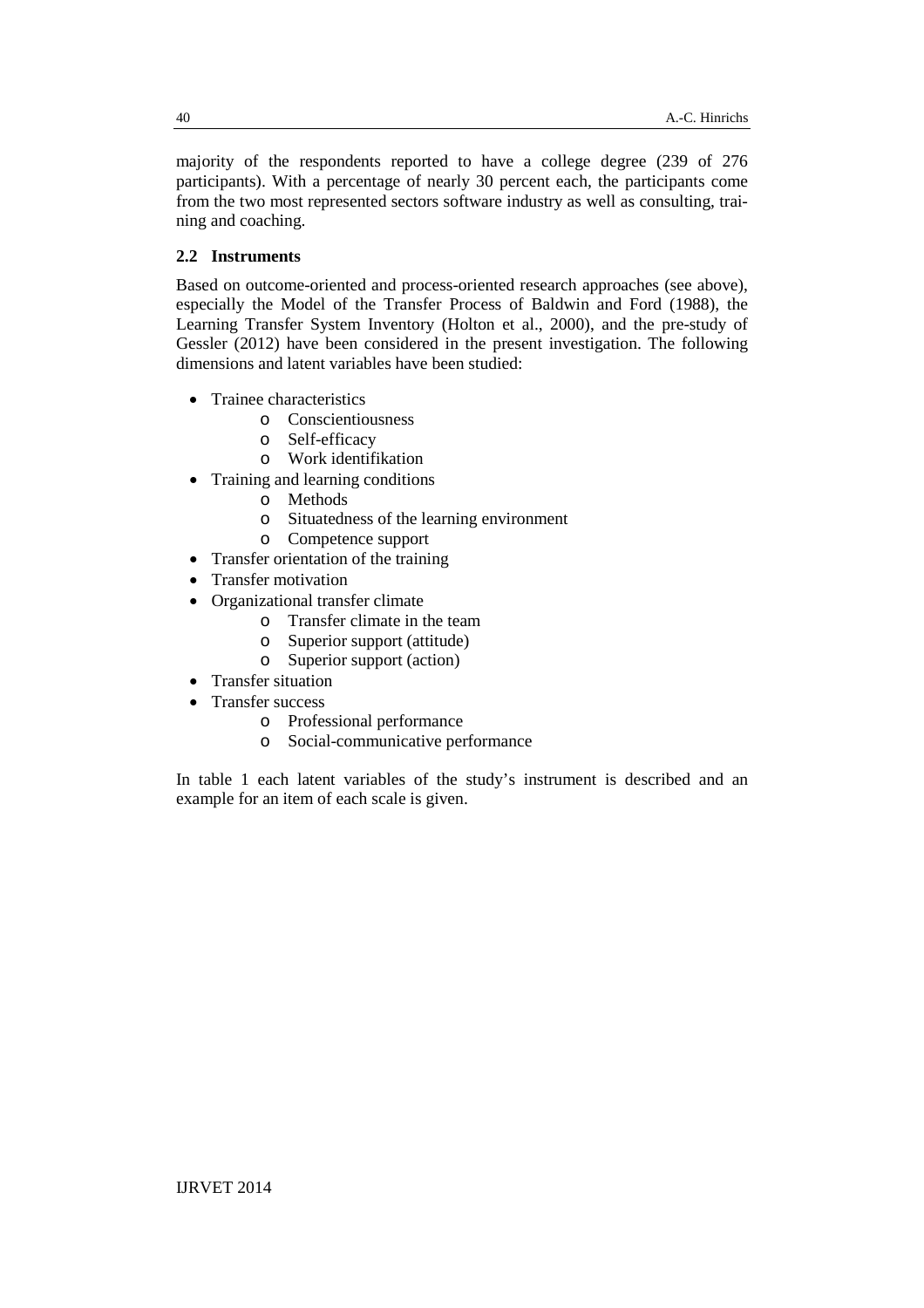| <b>Latent variables</b>                        | <b>Description</b>                                                                                         | Item example                                                                                    |  |
|------------------------------------------------|------------------------------------------------------------------------------------------------------------|-------------------------------------------------------------------------------------------------|--|
| Conscientiousness                              | Extent to which a person is<br>reliable, disciplined, and<br>ambitious.                                    | If I go into a commitment,<br>you can rely on me.                                               |  |
| Self-efficacy                                  | Extent to which one believes<br>in the own skills and abilities.                                           | For every problem I can<br>find a solution.                                                     |  |
| Work<br>identifikation                         | Extent to which one identifies<br>with his/her work.                                                       | My work is satisfying.                                                                          |  |
| Methods                                        | Extend to which the methods<br>of the training support the<br>learning.                                    | The methods used in the<br>training support the<br>learning.                                    |  |
| Situatedness of<br>the learning<br>environment | Extent to which situational<br>possibilities of application are<br>shown and discussed in the<br>training. | Possibilities of application<br>are presented and<br>discussed.                                 |  |
| Competence<br>support                          | Extent to which the<br>accomplishments of the<br>learners are valued and<br>supported by the trainers.     | My learning attainments<br>are recognised in the<br>training.                                   |  |
| Transfer<br>orientation of the<br>training     | Extent to which the training<br>resembles the real work<br>situation.                                      | In the course I get a lot of<br>ideas for my practical<br>work.                                 |  |
| Transfer<br>motivation of the<br>learner       | Extent to which the learner is<br>motivated to apply the learned<br>at the workplace.                      | I am motivated to apply<br>the course content in my<br>work.                                    |  |
| Transfer climate<br>in the team                | Extent to which team members<br>support the application of the<br>newly learned.                           | My team members are<br>open to change.                                                          |  |
| Superior support<br>(attitude)                 | Extent to which the superior is<br>interested in the application of<br>the newly learned.                  | My superior appreciates it<br>when I apply the new<br>knowledge from the<br>training at work.   |  |
| Superior support<br>(action)                   | Extent to which the superior<br>discusses concrete possibilities<br>of application.                        | My superior discusses<br>with me how I can apply<br>the training content at<br>work.            |  |
| Transfer situation                             | Extent to which the newly<br>learned is applied to the<br>workplace.                                       | Whenever possible, I try<br>to integrate course content<br>into everyday work.                  |  |
| Professional<br>performance                    | Extent to which the learner<br>increases his/her professional<br>performance in the workplace.             | Because of the PM<br>training I plan and<br>monitor the dates in my<br>projects more precisely. |  |
| Social-<br>communicative<br>performance        | Extent to which the learner<br>increases his/her social-<br>communicative performance in<br>the workplace. | Because of the PM<br>training I have fewer<br>conflicts within the<br>project team.             |  |

**Table 1: Description of the instrument**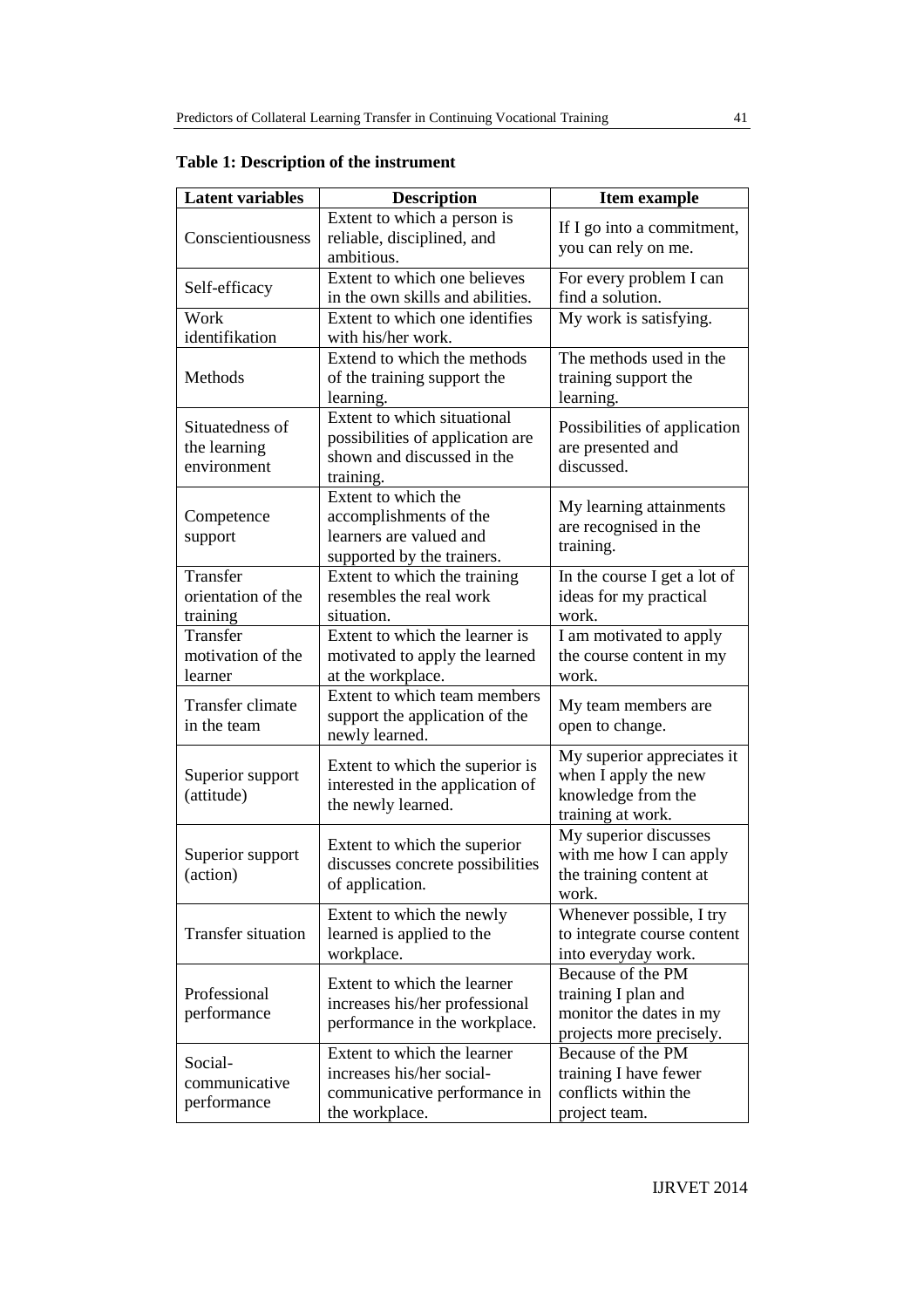Using exploratory factor analysis, the scales were tested for single structure, commonality and content validity as well as reduced about items that did not meet these criteria. Only the scales conscientiousness and self-efficacy could not be unambiguously validated due to low communality. The subsequent examination of the internal consistency of the scales (see table 2) resulted in good to average reliability for all scales with the exception of the scale conscientiousness ( $\alpha$ =.672), which has only a low reliability.

| <b>Dimensions</b>                   | <b>Latent variables</b>     | <b>Numbers of</b>        | <b>Cronbach</b> |
|-------------------------------------|-----------------------------|--------------------------|-----------------|
|                                     |                             | items                    | <b>Alpha</b>    |
| Trainee<br>characteristics          | Conscientiousness           | 5                        | .672            |
|                                     | Self-efficacy               | 5                        | .804            |
|                                     | Work identifikation         | $\overline{4}$           | .892            |
| Training and learning<br>conditions | Methods                     | 5                        | .876            |
|                                     | Situatedness of the         | 3                        | .831            |
|                                     | learning environment        |                          |                 |
|                                     | Competence support          | $\overline{\mathcal{A}}$ | .836            |
| <b>Transfer orientation</b>         | Transfer orientation of the | 4                        | .885            |
| of the training                     | training                    |                          |                 |
| <b>Transfer motivation</b>          | Transfer motivation of the  | 4                        | .912            |
| of the learner                      | learner                     |                          |                 |
|                                     | Transfer climate in the     | 4                        | .923            |
| Organizational<br>transfer climate  | team                        |                          |                 |
|                                     | Superior support (attitude) | $\mathfrak{D}$           | .945            |
|                                     | Superior support (action)   | 4                        | .935            |
| <b>Transfer situation</b>           | <b>Transfer situation</b>   | 4                        | .880            |
| Transfer success                    | Professional performance    | 6                        | .924            |
|                                     | Social-communicative        | 9                        | .961            |
|                                     | performance                 |                          |                 |

**Table 2: Internal consistency of the instrument**

In the following section the procedure of data analysis is described.

## **2.3 Data analysis**

The overall structure of the quantitative data was analyzed using structural equation modeling (SEM). The strength of SEM lies in being able to model complex causal relations between latent variables (structural model). The second strength of this method is that the latent variables are measured by manifest variables (measurement model), controlling for measurement errors. In contrast, using scale means, which is the predominant approach, is accompanied by considerable bias and represents the gathered trait only in a very limited way (Urban and Mayerl, 2014).

Modeling and analysis of the data is performed with the software Mplus. Mplus uses by default the FIML method (full-information maximum likelihood). In the case of the present study, however, a method has to be chosen which can also compensate for the complete failure of individual participants as the presented results come from data of a longitudinal study. Therefore, multiple imputation had been used.

42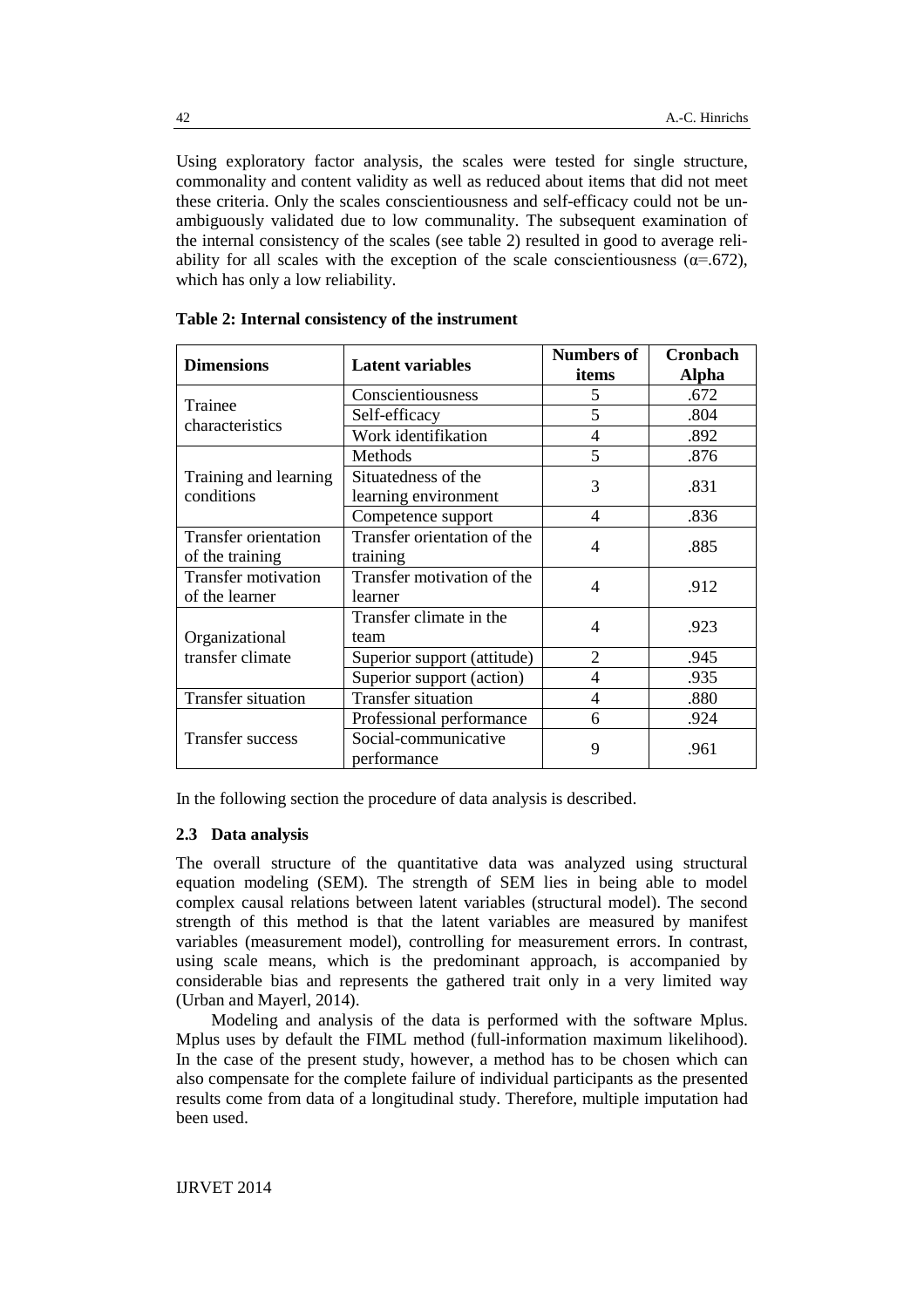In multiple imputation (Rubin, 1987) multiple parameters are simulated and replaced for each missing value. It should be noted that the generated values are only estimates of the true value and do not represent the observed value. Multiple imputation is more effective compared to other methods for dealing with missing values, since a pairwise or listwise deletion of missing data can be avoided and thus no respondents are removed from the analysis. The sample is fully maintained and an analysis by standard methods is possible. In the analysis, differences between the various imputed data sets are taken into account in order to consider uncertainties of imputation (Lüdtke et al., 2007).

#### **3 Results**

The results of the study will be presented now, regarding the questions whether learning transfer already takes place parallel to continuing vocational training through an improvement of performance in the workplace (research question 1) and which predictors cause transfer of learning at this time (research question 2). From the here identified predictors a structural equation model of collateral learning transfer is developed and empirically tested (research question 3) in the course of this chapter.

## **3.1 Research question 1**

In order to answer research question 1: *"Does learning transfer already occur parallel to the training?* the following hypothesis was formulated:

H1: Parallel to the training the learned is already transferred to the workplace.

To accept or reject this hypothesis the following determination was made: Transfer of what is learned takes place parallel to the training when the means of the latent variables of the transfer success (performance at the workplace), and the transfer situation are at least 4.0. This threshold was chosen because as the data was gathered on a 7-point scale, from a linguistic point of view on this value the majority of the respondents show agreement and therefore successful transfer of the learned to the workplace.

Table 3 shows the mean values of the scales transfer situation (M=4.450), professional performance (M=4.471), and social-communicative performance (M=4.272) which are all above the threshold of 4.0. The descriptive analyses of the results show that even while the training is still being given an application of course content to the workplace takes place.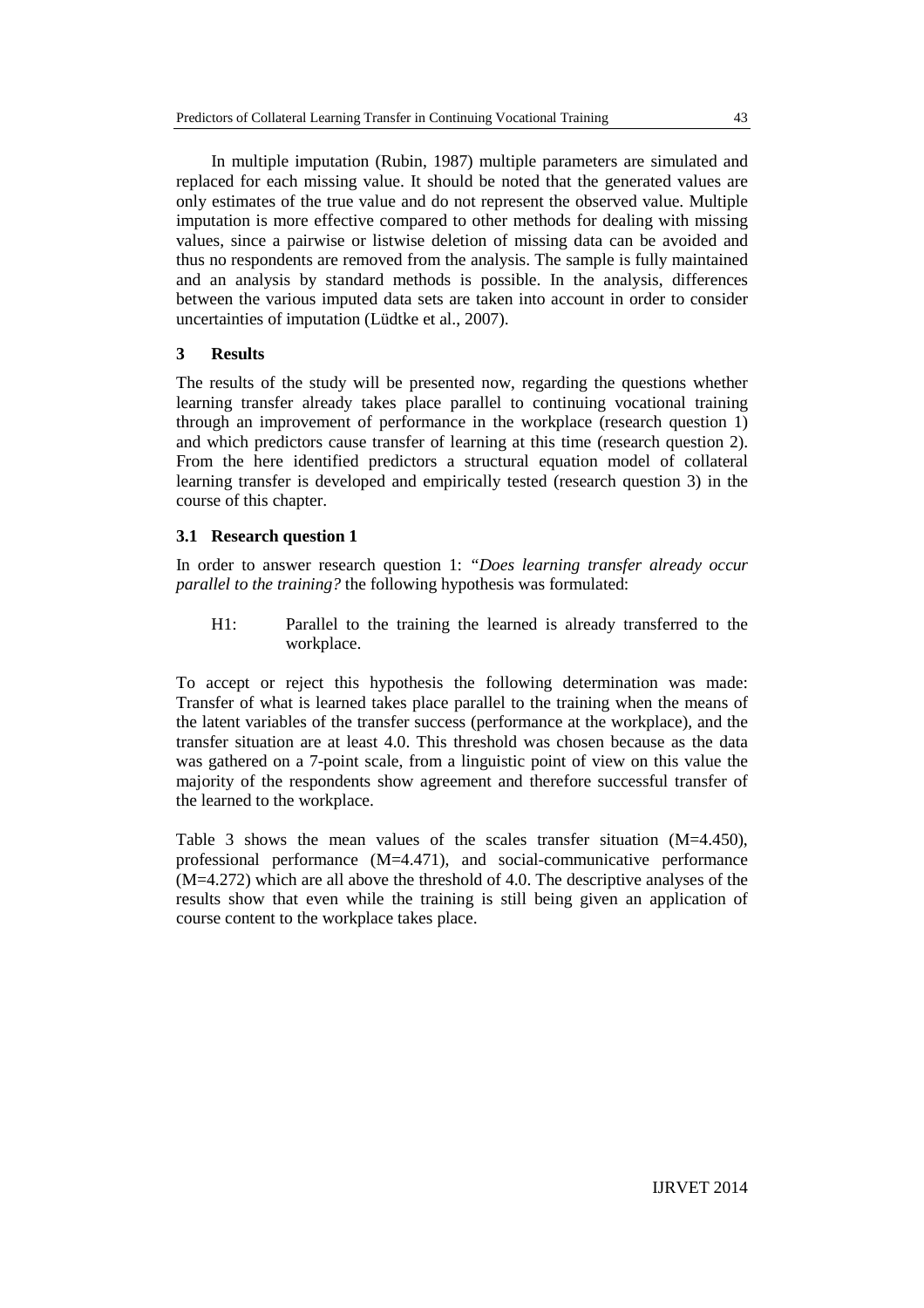| Latent variable                  | M       | SD.   |     |
|----------------------------------|---------|-------|-----|
| Transfer situation               | 4.450   | 1.338 | 269 |
| Professional performance         | 4.471   | 1.486 | 258 |
| Social-communicative performance | 4 2 7 2 | 1474  | 261 |

**Table 3: Statistics of the latent variables of the transfer success**

Nevertheless, the standard deviation of the latent variables should be noted. It cannot be concluded that the learning is already being transferred by all participants equally in the workplace in parallel with the course. It can, however, be noted that there is predominant agreement regarding the transfer of the learned already at the middle of the course (after six of ten trainings days).

To conclude, parallel to attending the training both possibilities of application of the newly learned in the workplace (transfer situation), and transfer of learning (professional performance, social-communicative performance) are possible. Thus, collateral learning transfer takes place and hypothesis H1 is accepted.

The predictors of collateral learning and their causal relations will be investigated next.

#### **3.2 Research question 2**

To consider research question 2: "*What are the predictors of collateral learning transfer?*" the effects of the collected latent variables on the learning transfer (gathered as professional performance and social-communicative performance) are analyzed. In order to identify predictors of the transfer success parallel to the training, the following hypotheses were tested:

- H2.1: The trainee characteristics determine collateral learning transfer.
- H2.2: The training and learning conditions determine collateral learning transfer.
- H2.3: The transfer orientation of the training determines collateral learning transfer.
- H2.4: The transfer motivation of the learner determines collateral learning transfer.
- H2.5: The organizational transfer climate determines collateral learning transfer.
- H2.6: The transfer situation determines collateral learning transfer.

For each of the hypotheses to be tested a structural equation model was estimated. The presentation of results is in the order of the hypotheses, beginning with the impact of trainee characteristics on collateral learning transfer.

#### H2.1: Trainee characteristics

The latent variables conscientiousness  $(r=.07, p=.452)$ , self-efficacy  $(r=.02, p=.02)$  $p=.839$ ) and work identification ( $r=.18$ ,  $p=.013$ ) have standardized regression weights (also called path coefficients) which are meaningless according to Chin (1998) as they are lower than r<.20. The trainee characteristics have no significant effect (all  $p<01$ ) on collateral learning (model fit:  $\chi$ <sub>2</sub>/df=1.364, RMSEA=.035, CFI=.951, SRMR=.048). Consequently, the trainee characteristics cannot be considered as predictors of learning transfer that occurs alongside training.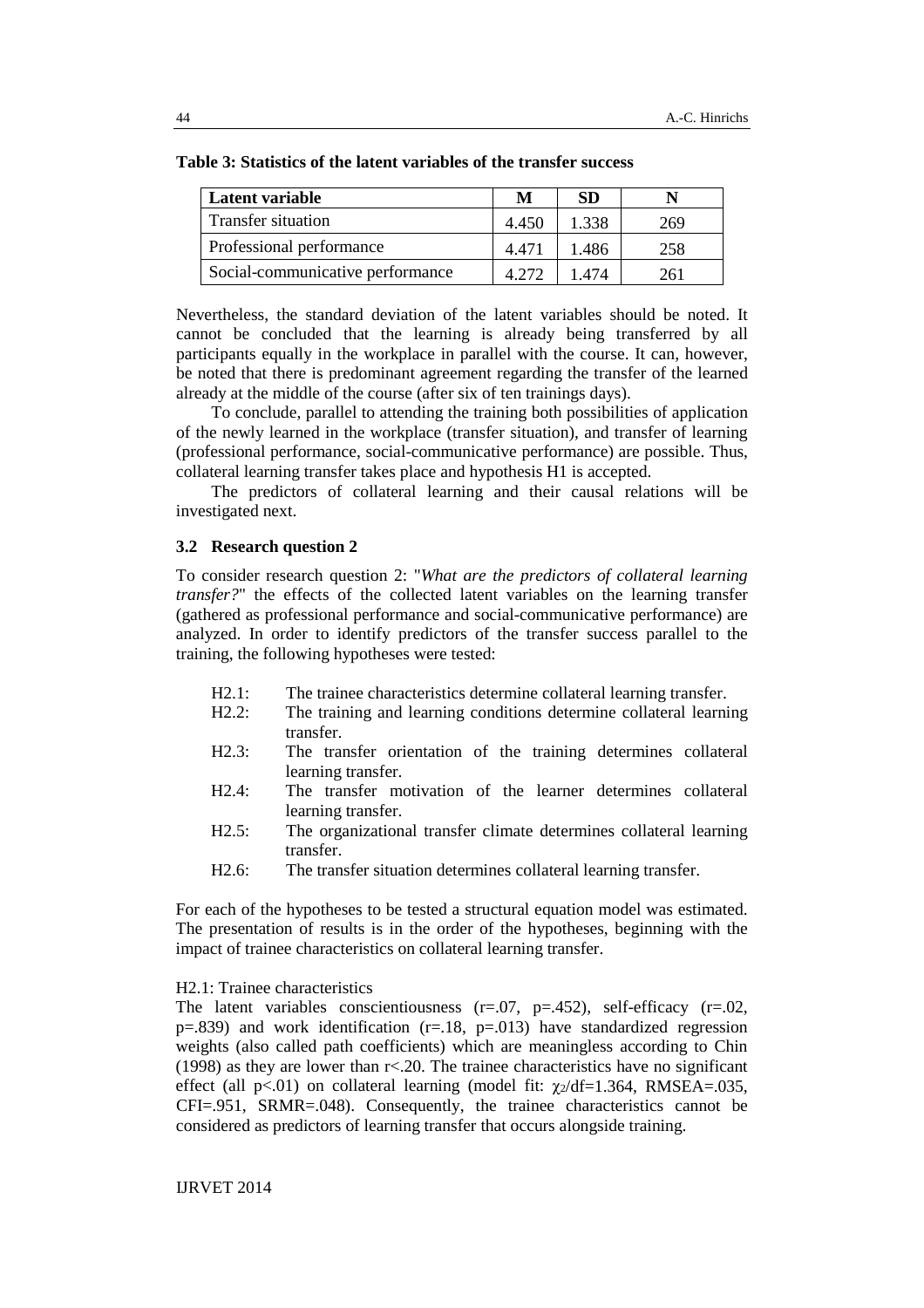#### H2.2: Training and learning conditions

Like the trainee characteristics, neither the training methods  $(r=.04, p=.721)$ , nor the situatedness of the learning environment ( $r=18$ ,  $p=.186$ ), nor the competence support  $(r=11, p=.321)$  have a significant effect on collateral learning transfer (model fit: χ2/df=1.328, RMSEA=.033, CFI=.956, SRMR=.048).

#### H2.3: Transfer orientation of the training

In contrast to the trainee characteristics, and the training and learning conditions has the transfer orientation of the training a significant effect on collateral learning transfer ( $p < .001$ ). The regression has a medium weight ( $r = .41$ ). In addition, the transfer orientation of the training explains 17% of the variance of the learning transfers during the training (model fit:  $\chi$ 2/df=1.677, RMSEA=.048, CFI=.944, SRMR=.045).

#### H2.4: Transfer motivation

The transfer motivation has a significant causal effect of medium size on collateral learning transfer (r=.47, p<0.001). The transfer motivation also explains 22% of the variance of learning transfer that occurs parallel to the training (model fit: χ2/df=1.570, RMSEA=.044, CFI=.952, SRMR=.043).

#### H2.5: Organizational transfer climate

From the standardized model results it can be concluded that the attitude-related transfer support from the superior is the only one of the three latent variables of the organizational transfer climate that has no significant effect on collateral learning transfer  $(r = .013, p = .887)$ . Whereas both the action-oriented transfer support from the superior ( $r = 0.282$ ,  $p < 0.001$ ), and the transfer climate in the team ( $r = 0.356$ ,  $p < 0.001$ ) are significant predictors of collateral learning transfer. The organizational transfer climate explains 34% of the variance of collateral learning transfer (model fit: χ2/df=1.229, RMSEA=.028, CFI=.972, SRMR=.045).

#### H2.6: Transfer situation

The transfer situation has a strong effect on collateral learning transfer  $(r=.52)$ ,  $p\leq 0.001$ ) and explains 27% of the variance (model fit:  $\gamma$ 2/df=1.980, RMSEA= 057, CFI=.917, SRMR=.063).

#### Summary:

Through SEM the hypotheses H2.1 and H2.2 are rejected, whereas the hypotheses H2.3, H2.4, H2.5, and H2.6 are accepted. The following latent variables were identified as predictors of collateral learning transfer:

- Transfer orientation of the training
- Transfer motivation of the learner
- Transfer climate in the team
- Action-oriented transfer support from the superior
- Transfer situation

In a next step the causal relations between these predictors and collateral learning transfer are estimated using SEM.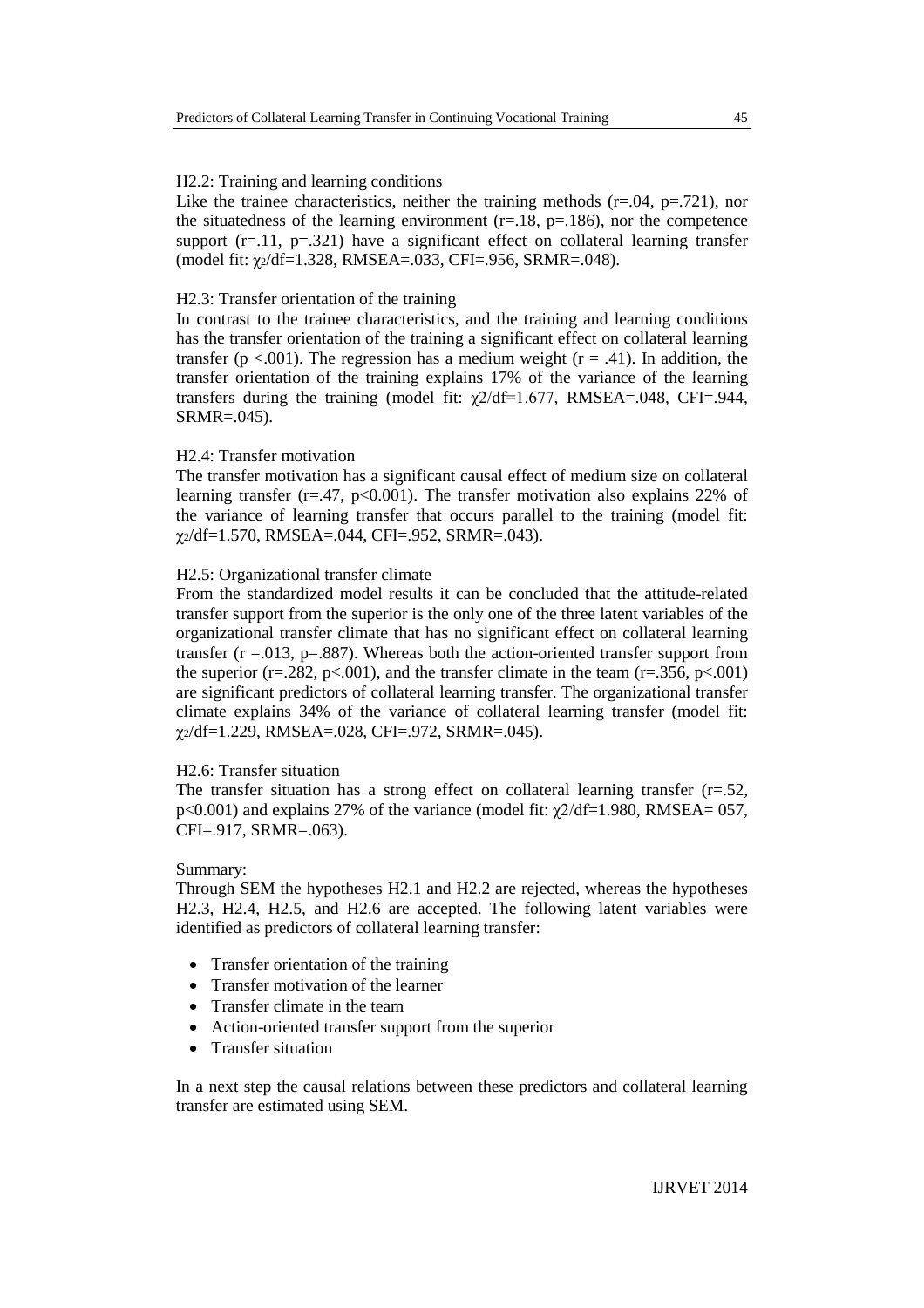#### **3.3 Research question 3**

In order to answer research question 3: "*In which causal relations do the predictors have an effect on collateral learning transfer?"* the five previously as predictors of collateral learning transfer identified latent variables have been brought together in the same theoretical model. The latent variables transfer climate in the team, action-oriented transfer support from the superior, and transfer situation commonly represent the context "performance field" as an intermediate variable. Additionally, the latent variable *attitude*-related transfer support from the superior has also been integrated into the model, since the presumption was obvious that this affects the *action*-oriented transfer support from the superior.

Regarding the transfer of learning, which is already taking place in the workplace as an improvement of professional and social-communicative performance in parallel with the course attendance, the following system of hypotheses was constructed and tested:

- H3.1: There is a reciprocal relationship between the transfer motivation of the learner and the transfer orientation of the training.
- H3.2: The transfer motivation of the learner, and transfer orientation of the training have an effect on the context performance field.
- H3.3: The attitude-related transfer support from the superior has an effect on the action-oriented transfer support from the superior.
- H3.4: The context performance field determines the learning transfer.

The estimated model (see figure 1) has good fit indices  $(\chi^2/df=1.139)$ , RMSEA=.022, CFI=.976, SRMR=.080). As anticipated, the *attitude*-related transfer support from the superior has an effect on the *action*-oriented transfer support from the superior (r=.43, p<.001; see H3.3). Both the transfer motivation of the learner (r=.44, p<.001) and transfer orientation of the training (r=.42, p<.001) have a medium effect on the context performance field (see H3.2). Moreover, there is a reciprocal relationship between these two  $(r=.39, p<.001;$  see H3.1), again with a medium effect size. The context performance field (represented by the transfer climate in the team, the action-oriented transfer support from the superior, and the transfer situation), however, has an effect of  $r = .79$  ( $p < .001$ ) on collateral learning transfer (see H3.4), which means a large causal effect.

The five predictors together explain 62% of the variance of collateral learning transfer through the intermediate variable "performance field" (see figure 1). The four hypotheses mentioned above are thus accepted.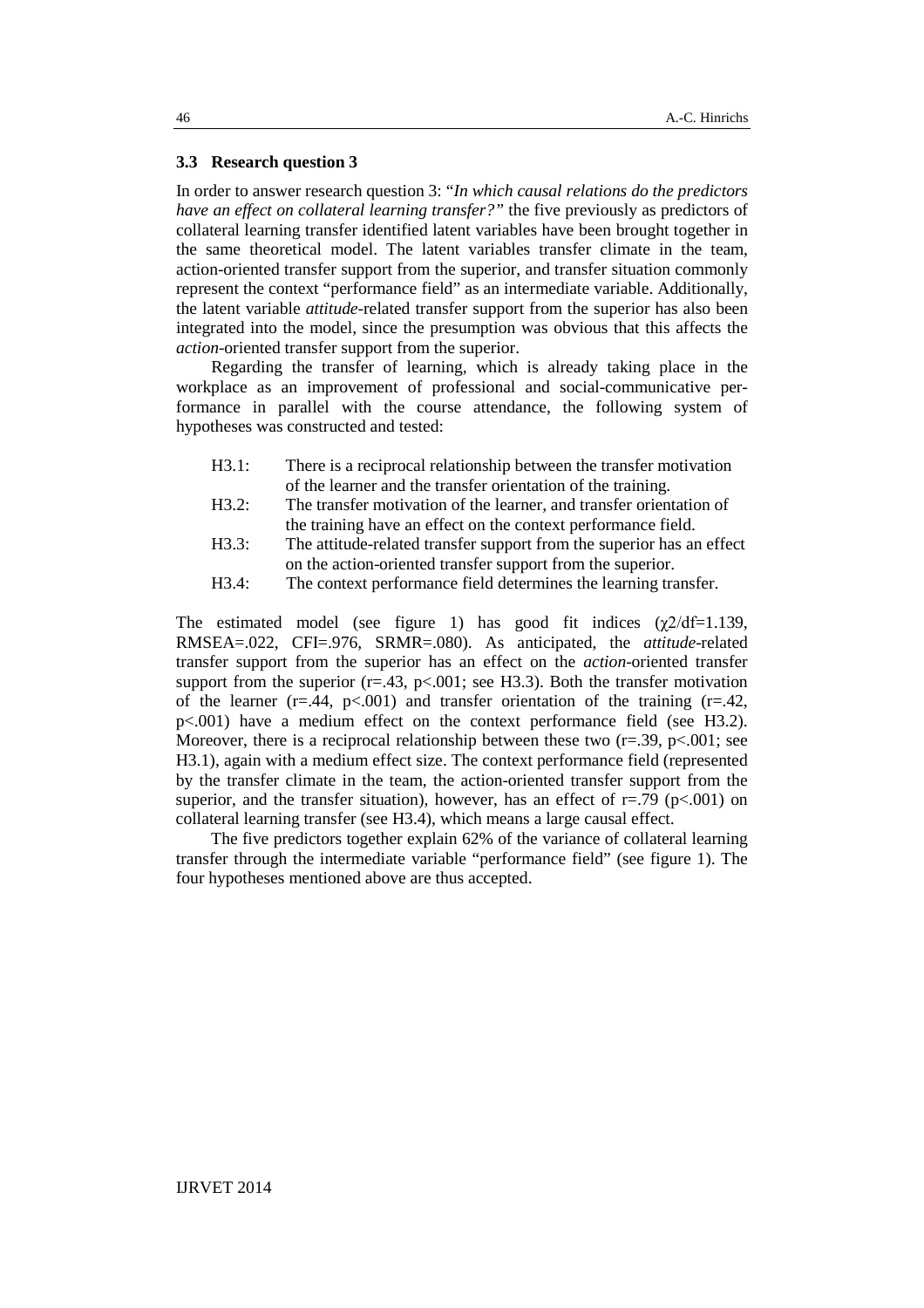

Comments:

TM: Transfer Motivation, TO: Transfer Orientation of the Training, PF: Context Performance Field, TS: Transfer Situation, PS: Peer Support, SAT: Superior Support (Attitude), SAC: Superior Support (Action), LT: Learning Transfer, PP: Professional Performance, SCP: Sozial-Communicative Performance

#### **Figure 1: Predictors of Collateral Learning Transfer (SEM)**

As the research questions have been answered, the results will be discussed in the following.

### **4 Discussion**

Based on the scale statistics, the respondents showed slight consent to transferring course contents to the workplace in parallel with the training participation. An increase in work performance was observed whilst still attending continuing vocational training.

According to the Four-Level-Evaluation-Model by Kirkpatrick (1967), the evaluation of level 3 (behavior or transfer) should not be carried out until two to three months after the training, as not all participants have the opportunity immediately after the end of a training to apply the learned at work (Kirkpatrick and Kirkpatrick, 2006). This approach cannot be supported with regard to the results of the present study. Even if this is not to generalize to all participants, the result suggests that an evaluation of transfer success already makes sense during the training course. Thus, barriers of learning transfer in the workplace could be identified in time and corresponding countermeasures in the learning field and/or in the performance field could be introduced.

The fact that an improvement in the performance at the workplace has been reported by the participants through the application of training content already parallel to the training might be explained by the didactic design of the training (project management certification) which is focused on the application of course content in the workplace. However, if knowledge is not directly applicable and learning transfer occurs as a consequence only after a delay, the suggestion by Kirkpatrick and Kirkpatrick (2006) to determine the transfer success (at least) a few months after the training should be followed.

While the trainee characteristics (conscientiousness, self-efficacy and work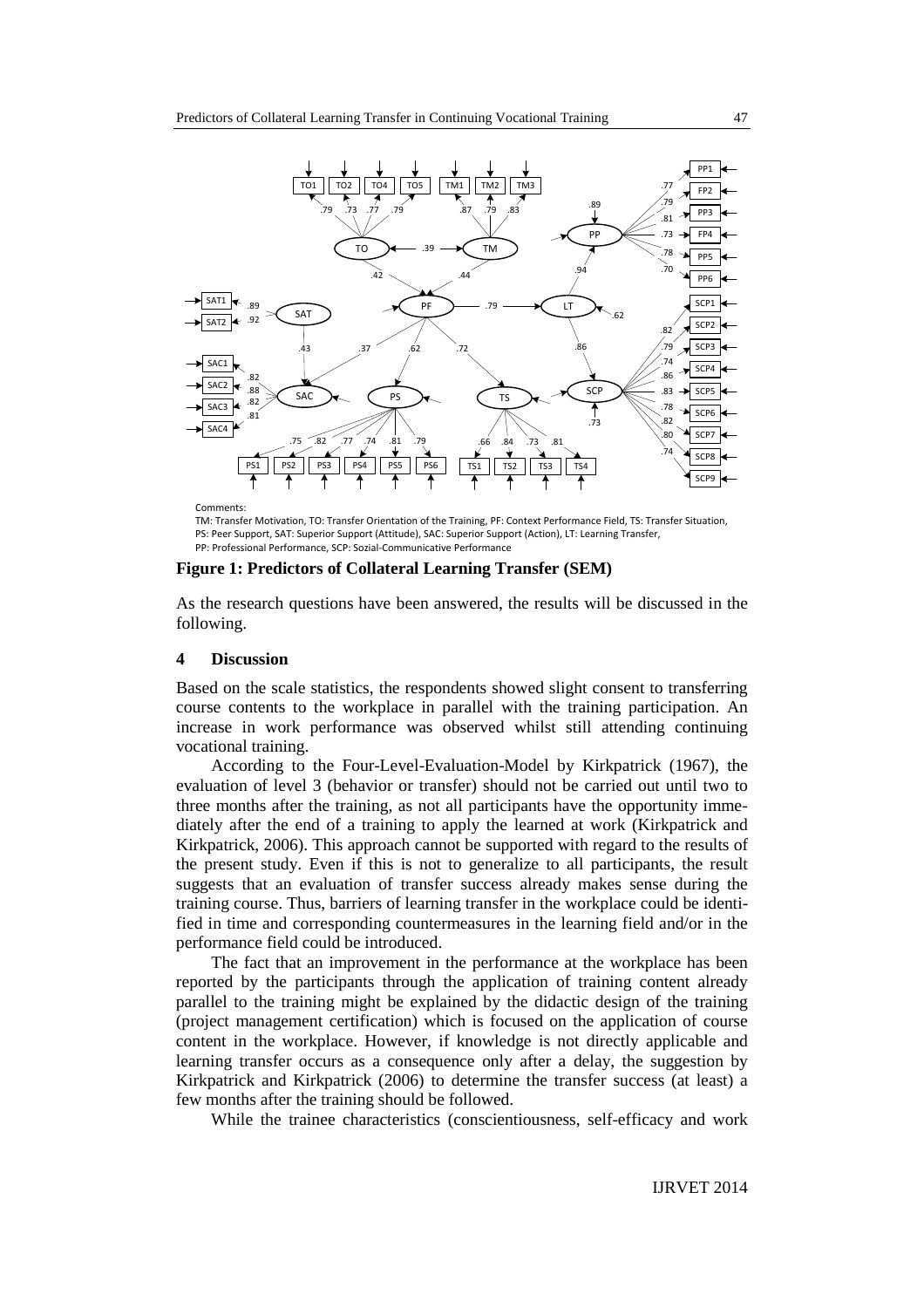identification), the training and learning conditions (methods, situatedness of the learning environment and competence support) as well as the attitude-related transfer support from the superior do not have a significant direct influence on the transfer of learning after 6 of 10 days of the training program, the following latent variables could be identified as predictors of collateral learning transfer: *the transfer orientation of the training*, *the transfer motivation of the learner*, *the transfer situation at the workplace*, *the transfer climate in the team* and *the actionoriented transfer support from the superior*. It should be noted here that the attitude of the superior has an indirect influence on the transfer of learning, as this acts on the action-oriented transfer support from the superior.

A structural model of collateral learning was developed in this study and could be confirmed through SEM (see figure 1). The model is based on the theoretical understanding that learning transfer should not be considered only as a phenomenon that occurs after the successful participation in a continuing vocational training program. It could be confirmed that within the framework of CVT the application of the previously learned happens in the workplace already alongside the training and thus learning transfer takes place before the end of the training program. Therefore, the two contexts learning field and performance field should not be considered separately. The structural model of this study combines the influences of both and at the same time shows the central importance of the performance field in terms of successful collateral learning transfer.

At the timely middle of the certification program the transfer orientation of the training (as the most important predictor of the learning field) has a medium effect on the performance field  $(r=.42, p<.001)$ , and stands in a reciprocal relation to the transfer motivation of the learner ( $r = .39$ ,  $p < .001$ ), which also has a medium effect on the performance field ( $r = .44$ ,  $p < .001$ ). The intermediate variable performance field, represented by transfer situation, transfer climate in the team and action-oriented transfer support from the superior, has a strong influence on the transfer of learning ( $r = .79$ ,  $p < .001$ ). The model explains 62% of the variance of collateral learning transfer  $(\chi/2/df = 1.139)$ ; CFI = .976; RMSEA = .022; SRMR = .080). The structural model of learning transfer in parallel with the training is shown in simplified form in the following figure:



**Figure 2: Structural Model of Collateral Learning Transfer**

Although the empirical results derive from data collected during the training - and not, as the usual way at the end of the training or after several months - they can be discussed with regard to findings from other studies. Also Ford and Weissbein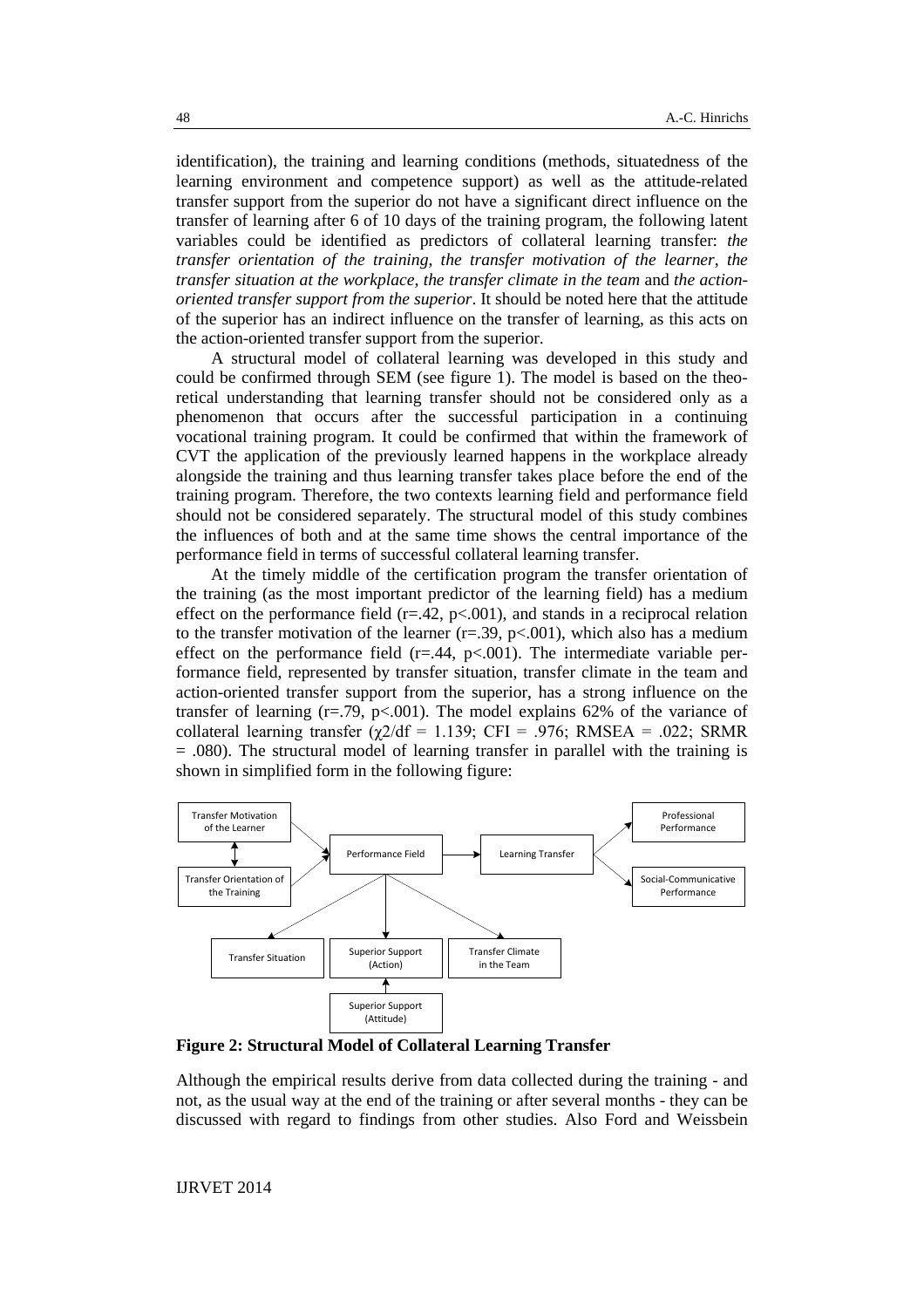(1997) and Rank and Wakenhut (1998) identified the work environment as a key determinant of learning transfer. As in the investigation presented here, they were referring to the transfer climate, job support and possible applications. The organizational transfer climate as an important influencing factor was also found out by Baumgartel and colleagues (1984). The role of the superior in terms of a successful learning transfer has also been emphasized already by Huczynksi and Lewis (1980), and Kirkpatrick (2006). The transfer motivation of the learner, which was referred to as the strongest predictor in the Learning Transfer System Inventory (LTSI, Holton et al., 2000) by Wirth and colleagues (2009), acts in the structural model of this research, together with the transfer orientation of the training on the performance field. A design of training, which coincides with the work context, was discussed already by Thorndike and Woodworth (1901) and is also within the scope of the above presented structure model an important factor influencing the collateral learning transfer.

However, the research results of Wirth and colleagues (2009) that the positive attitude of the manager and the general self-efficacy (as direct effects) are conducive to transfer could not be confirmed. Also the trainee characteristics and the general training and learning conditions (Baldwin and Ford, 1988) have no direct influence on the transfer of learning in the presented study.

Despite the fact that in the present research more factors have been studied regarding their influence on learning transfer than in the study by Gessler (2012) his model could be confirmed in its basic structures – even though the time points of measurement are different (3-9 months after the training in Gessler's study and in the case of the presented study parallel to the training). In both studies, the transfer motivation of the learner, the transfer orientation of the training, the transfer support from superiors and colleagues, and the transfer situation in the workplace could be identified as significant predictors of learning transfer. Consequently, both the learning field and the performance field are key determinants for successful learning transfer. The structural model of collateral learning transfer goes beyond as it differentiates the transfer support provided by the supervisor in the two dimensions of attitude and action.

Overall, the empirical results highlight the central importance of the work environment for learning transfer. But also the transfer orientation of the training and the transfer motivation of the learner are highly influential regarding the improvement of work performance parallel to the training.

#### **4.1 Limitations and suggestions for future inquiry**

As a limitation of the present investigation, the type of data collection could be mentioned and discussed. The results are solely based on self-assessments of the participants. According to Schuler (1989) self-assessments can be described as profitable if the respondents do not have to worry that their statements bring along negative consequences (including promotion prospects and salary development). Sonntag and Schäfer-Rauser (1993) rather see a big potential in the self-assessment of professional skills and refer to this as a promising access to expanding the information base for company training and support measures. The sample consists of adults who are experts in their field of work and therefore should be able to realistically assess their personal learning transfer (Gessler, 2012).

Due to the research design no objective measurement of the transfer success was carried out. Moreover, the ultimate contribution of the learning transfer to the success of the company (return on investment) is missing.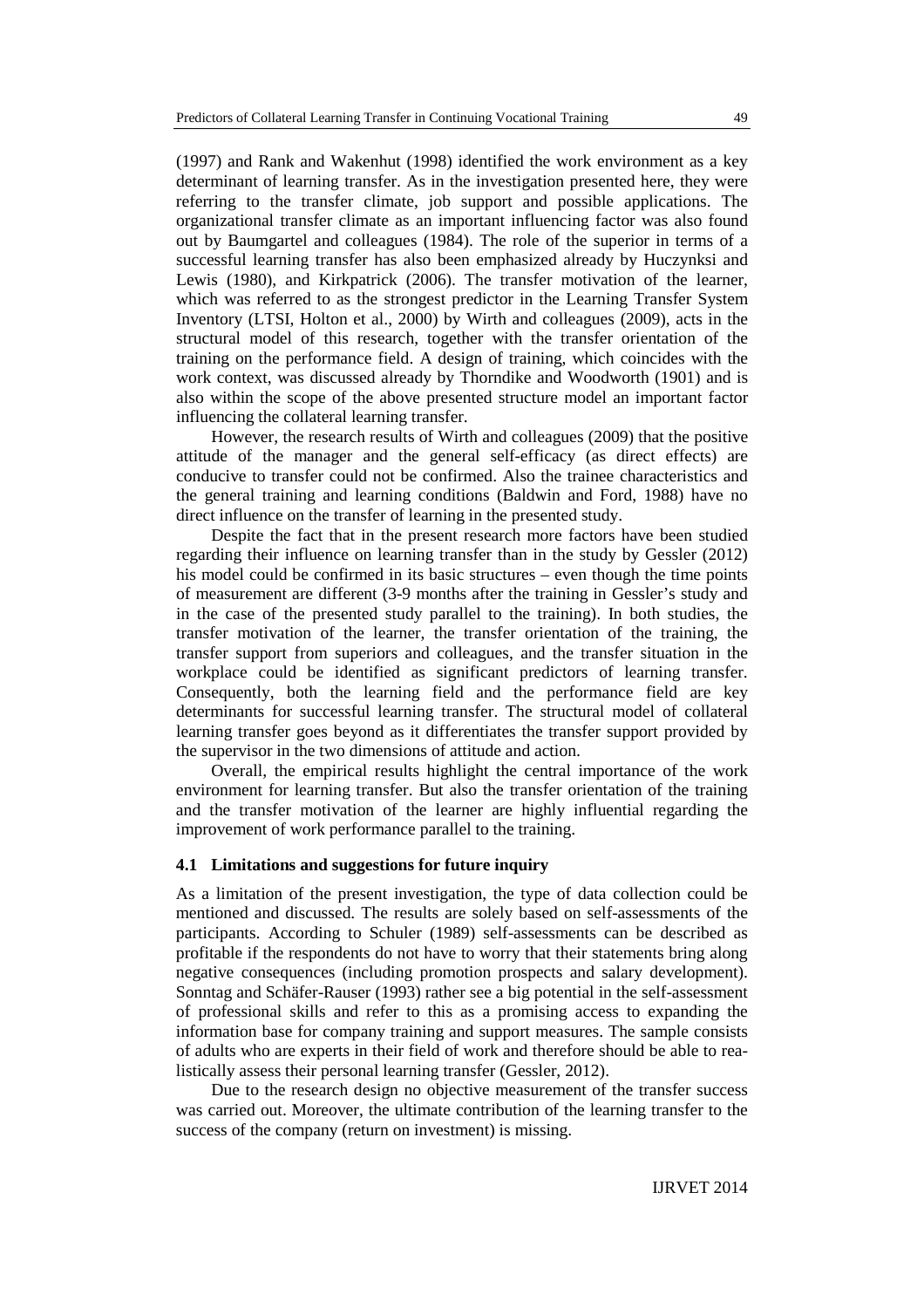The present study aims at answering the question whether transfer of learning already takes place during continuing vocational training. The interpretation of the results is therefore limited to the time point of data collection (training half). As a consequence, no statements can be made about the development of the predictors over time and the sustainability of the learning transfer beyond the end of training. In a next step, the question should be raised whether collateral learning transfer leads to sustained learning transfer.

In addition, the identified predictors explain in terms of the developed structural model only 62% of the variance in self-reported learning transfer in parallel with the training. Consequently, it remains unclear which factors are responsible for the proportion of not explained variance.

The results of the presented study should also be investigated in other fields of CVT in order to determine whether the structural model is replicable in another training context or whether it results from the chosen field of study (the context of project management).

Since the results are solely based on quantitative data, further problemcentered interviews with the same participants should be carried out in order to better interpret and understand the quantitative results and to draw further conclusions for the promotion of learning transfer in the training (learning field) *and* in the work environment (performance field) in parallel with the training participation.

The research presented is limited to the perspective of the participants. It would make sense also to take into account the perspective of superiors and trainers to obtain further conclusions on predictors and conditions of successful learning transfer.

After this discussion of the limitations of the study and suggestions for future inquiry the contribution of the presented research results regarding transfer of learning research and practice is shown.

#### **4.2 Contribution to transfer of learning research and practice**

Contrary to the widespread understanding of transfer of learning, which refers to the generalization and *sustainable* use in the workplace of what has been learned in a training (Baldwin and Ford, 1988), it is apparent from the results of the presented research that an increase in work performance by application of the course content already happens *parallel* to continuing vocational training.

In teaching skills Yelon and Ford (1999) differentiate between closed skills and open skills. Regarding closed skills, specific skills are to be learned, which are identical to the environment in which they are to be transferred. If, however, learning principles are taught, these are called open skills. Here, there is not a single correct way of application, but a freedom in performance as it is given in the presented study. Under such conditions, transferring learning to the workplace takes place not only until after the completion of a training program, but rather alongside training. In this respect, the term *collateral learning transfer* was introduced.

The critical phase for learning transfer is therefore not only directly after the training, such as stated by Baldwin and Ford (1988) and Noe (1986), but starts during the training. Hence, the learning field and the performance field should not be considered as two separate systems in the promotion of learning transfer. They are rather closely related (see also Gessler, 2012). Accordingly, the learning environment should be designed in a way which is conducive to learning transfer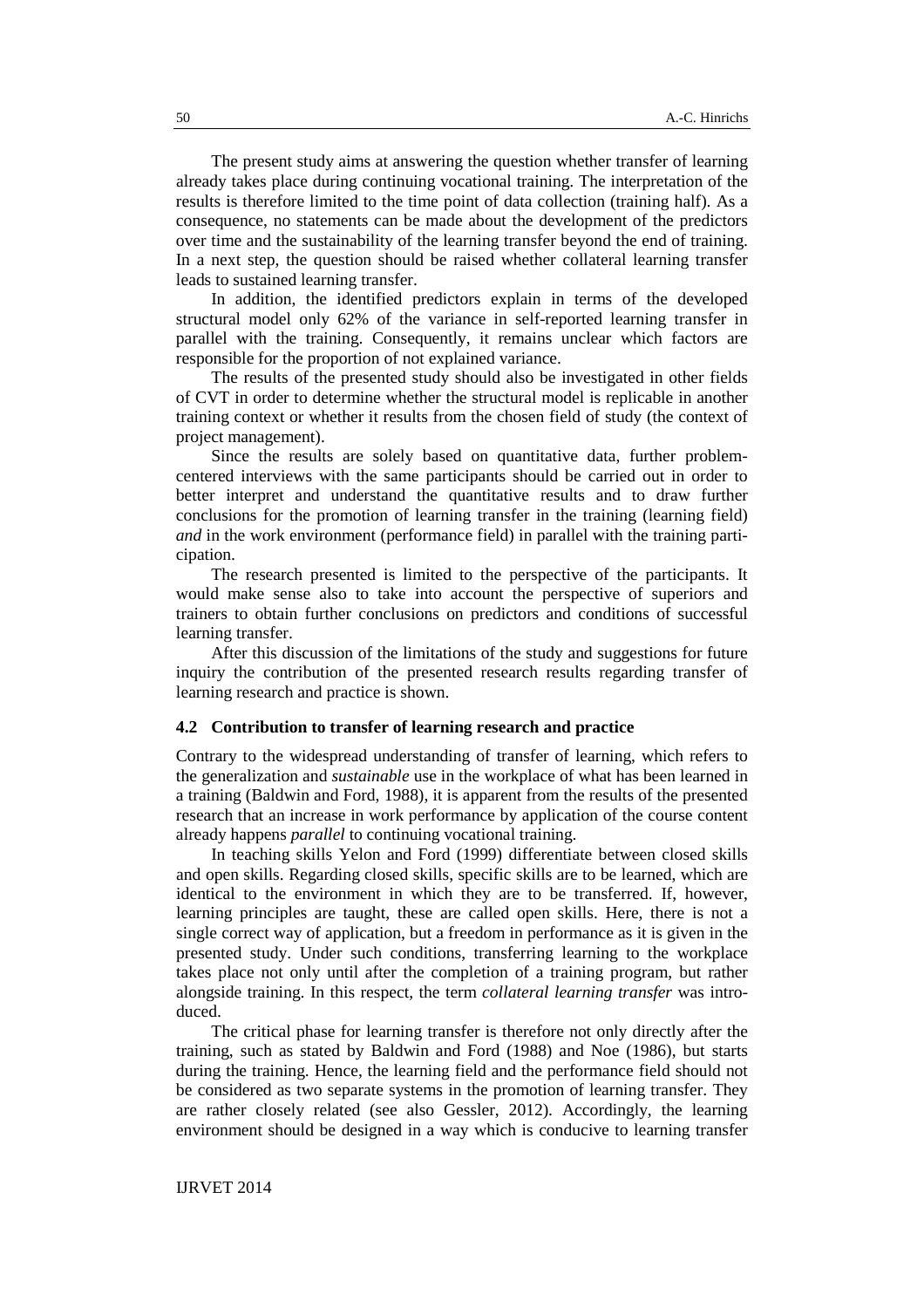by directly linking the learning content and the own project or the individual work content of the learner (predictor: transfer orientation of the training) (Hense and Mandl, 2011).

Neither the trainee characteristics nor the training and learning conditions, but the conditions in the company in particular are of importance in terms of collateral learning transfer. This includes whether the workplace offers the possibility of applying the newly acquired knowledge and skills (transfer situation), and whether the team and the superior are open for changes and supporting the learning transfer. A positive attitude of the superior towards the application of the training content by its employee, however, is not sufficient to promote the transfer of learning. Rather, it requires a discussion of concrete possibilities of application or action.

From the results it can be concluded that the establishment of a support system in the company is desirable, which already allows for and promotes the transfer of training contents in the context of work in parallel with the training. In this respect, Lemke (1995) assumes that the transfer of learning from the learning field to the performance field can be managed. He also postulated that the transfer management plays an active role in enhancing the effectiveness of training, which is connected to the quality management, increases the innovation capacity and is able to realize cost savings. Müller and Soland (2009) see the transfer management as a holistic operational task in which many people are involved: the learners, the trainers, the human resource development, the superiors, the colleagues and the management of the entire company. They then consider transfer management to be effective when creative ways are found to inspire people to continue learning and to support these processes. In this respect, learning should be understood as a basic function of enterprises.

In addition, it can be deduced from the empirical results of the presented study that transfer management is already important alongside a training program. It should be realized not only before and after CVT, but also parallel to the training. It is therefore recommended to support learning transfer processes in a systematic, active and ongoing way so that a personal development measure has its intended effect in the end (see also Solga, 2011). CVT should therefore be accompanied by a transfer management which begins before the training starts, continues alongside the training and remains far beyond its end. A transfer-promoting design of training programs, which according to Diesner and Seufert (2010) represented the most important task of education management of companies, can still be regarded as highly significant with regard to successful learning transfer. Unfortunately, only few companies have a support system to assure learning transfer (Müller and Soland, 2009). Anyway, the transfer process within the company should be taken seriously by superiors and the department for human resource development, and further support for successful learning transfer should be demanded by the employee when required.

The strong effect of the transfer orientation of the training on collateral learning transfer shows how important it is to highlight possible applications of the training content into practice (the workplace of the learners) in the learning field (training). Moreover, the work experiences of the learners should be addressed and brought together with the training content. In doing so, first transfer experiences should be reported and reflected in the training. However, even the training with the best transfer orientation and support for learners has only a little contribution to successful learning transfer if the conditions in the company impede the application of the learned.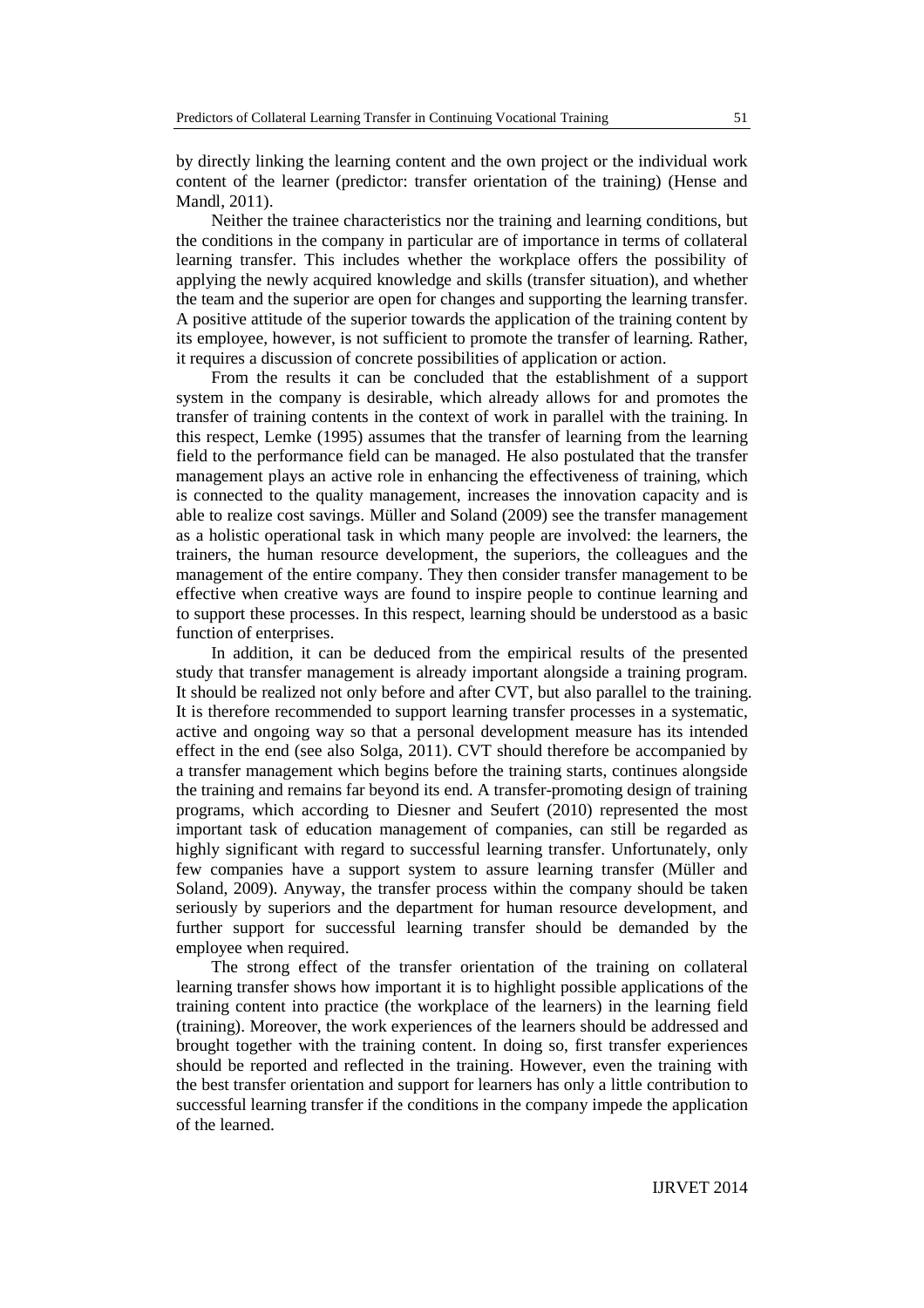This research could contribute to a better understanding regarding the influencing factors of learning transfer alongside CVT. Moreover, not only the impact of the training design, but the high importance of the work environment (performance field) in terms of a positive organizational transfer climate and possibilities of application turned out. Consequently, the evaluation of the effectiveness of training should not be carried out only at the end of the training program or even several months later. It should rather be an integral part of the training itself in order to foster the transfer of learning parallel to the training. Thus, at an early stage factors could be identified and corrected both in the learning field and in the performance field that hinder the transfer process, according to the motto: "the most important purpose of evaluation is not to prove, but to improve" (Stufflebeam, 2002, p.283).

#### **4.3 Summary**

The results of the presented study show that if newly acquired knowledge is directly applicable (as in the present investigation) the learned is transferred to the workplace in the progress of the training program. In parallel with the training the participants reported an improvement in their work performance. As a consequence it can be concluded that learning transfer from the learning field to the workplace already takes place alongside continuing vocational training.

Moreover, predictors of the learning transfer at this stage were identified and analyzed with regard to their causal relationships and effect on learning transfer using structural equation modeling. Transfer of learning that takes place accompanying a training was designated as part of this research as *collateral learning transfer*. The following predictors of collateral learning transfer were identified: the transfer orientation of the training, the transfer motivation of the learner, the transfer climate in the team, the action-oriented transfer support by the superior, and the transfer situation at the workplace. Together they explain 62% of the variance of collateral learning transfer (gathered as professional and socialcommunicative performance).

Because transfer of learning already takes place during CVT, it can be derived from the research results that the transfer success should be evaluated in the course of training in order to carry out early corrective measures regarding the promotion of learning transfer if necessary – both in the learning field and in the performance field.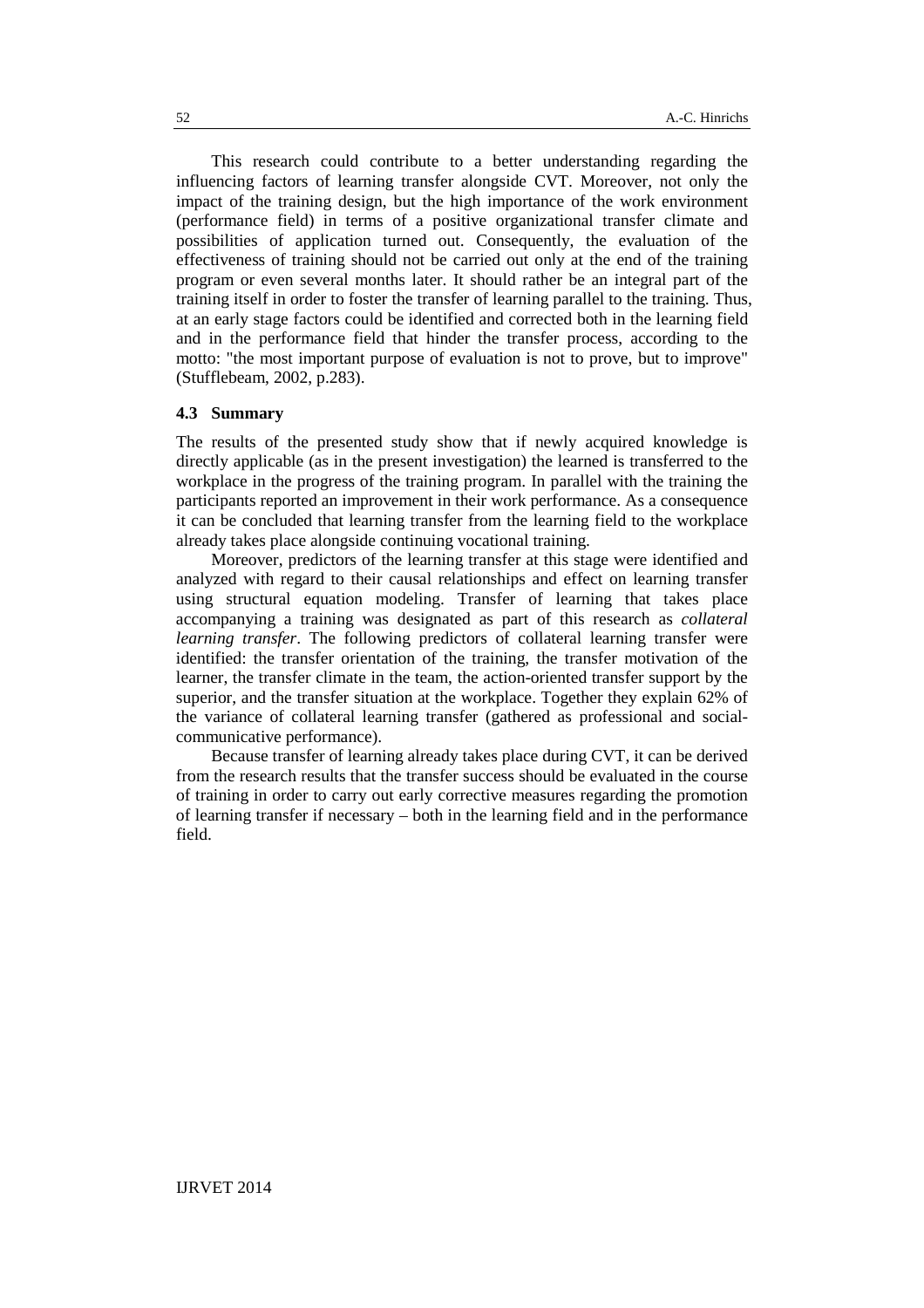#### **References**

- Alliger, G.M.; Tannenbaum, S.I.; Winston, B.; Traver, H. & Shotland, A. (1997). A meta-analysis of the relations among trainee criteria. *Personnel Psychology,*  50(2), 341–358.
- Baldwin, T.T. & Ford, J.K. (1988). Transfer of Training: A Review and Directions for Future Research. *Personnel Psychology*, 41(1), 63–105.
- Bates, R.A.; Kauffeld, S. & Holton, E.F. (2007). Examining the factor structure and predictive ability of the German-version of the Learning Transfer Systems Inventory. *Journal of European Industrial Training*, 31(3), 195–211.
- Baumgartel, H.; Reynolds, M. & Pathan, R. (1984). How personality and organizational-climate variables moderate the effectiveness of management development programmes: A review and some recent research findings. *Management and Labour Studies*, 9, 1-16.
- Blume, B. D.; Ford, J. K.; Baldwin, T. T. & Huang, J. L. (2010). Transfer of Training: A Meta-Analytic Review. *Journal of Management,* 36(4), 1065– 1105.
- Cheng, E.W.L & Ho, D.C.K (2001). A review of transfer of training studies in the past decade. *Personnel Review,* 30 *(1)*, 102–118.
- Descy, P. & Tessaring, M. (2006). *Der Wert des Lernens: Evaluation und Wirkung von Bildung und Ausbildung*. Dritter Bericht zum aktuellen Stand der Berufsbildungsforschung in Europa - Synthesebericht. CEDEFOP Reference Series 66. Luxemburg: Amt für amtliche Veröffentlichungen der Europäischen Gemeinschaften.
- Dewey, J. (1938). *Experience and Education*. New York: MacMillan.
- Diesner, I. & Seufert, S. (2010). *Trendstudie 2010: Herausforderungen für das Bildungsmanagement* in Unternehmen. St. Gallen: SCIL Swiss Centre for Innovations in Learning.
- Faulstich, P. (2009). Lernorte Flucht aus der Anstalt. In P. Faulstich & M. Bayer (Eds.), *Lernorte. Vielfalt von Weiterbildungs- und Lernmöglichkeiten* (pp. 7- 27). Hamburg: VSA Verlag.
- Ford, J.K., & Weissbein, D.A. (1997). Transfer of training: An updated review and analysis. *Performance Improvement Quarterly*, 10, 22-41.
- Gessler, M. (2010). *Kompetenzbasiertes Projektmanagement (PM3): Handbuch für die Projektarbeit, Qualifizierung und Zertifizierung auf Basis der IPMA Competence Baseline Version 3.0*. Nürnberg: GPM Deutsche Gesellschaft für Projektmanagement.
- Gessler, M. (2012). Lerntransfer in der beruflichen Weiterbildung empirische Prüfung eines integrierten Rahmenmodells mittels Strukturgleichungsmodellierung. *Zeitschrift für Berufs- und Wirtschaftspädagogik*, 108(3), 362-393.
- Gessler, M. & Sebe-Opfermann, A. (2011). Der Mythos "Wirkungskette" in der Weiterbildung – empirische Prüfung der Wirkungsannahmen im "Four Levels Evaluation Model" von Donald Kirkpatrick. *Zeitschrift für Berufs- und Wirtschaftspädagogik*, 107, 270-279.
- Hense, J. & Mandl, H. (2011). Transfer in der beruflichen Weiterbildung. In: Zlatkin-Troitschanskaia, O. (Eds.), *Stationen Empirischer Bildungsforschung* (pp. 249-263). Wiesbaden: VS Verlag.
- Holton, E.F.; Bates, R.A. & Ruona, W.E.A (2000). Develpment of a Generalized Learning Transfer System Inventory. *Human Resource Development Quarterly*, 11(4), 333–360.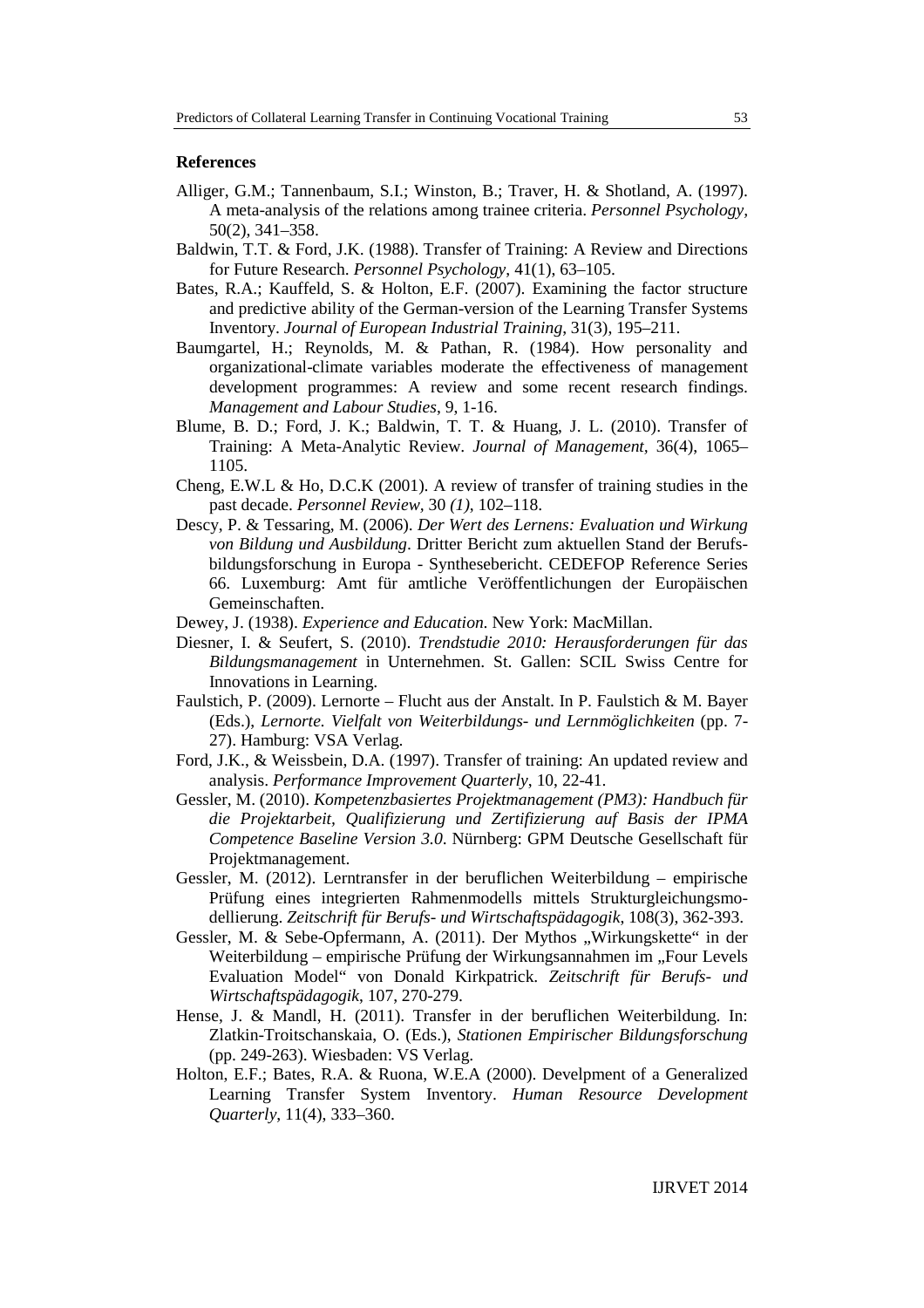- Huczynski, A.A. & Lewis, J.W. (1980). An empirical study into the learning transfer process in management training. *Journal of Management Studies*, 17, 227-240.
- Inkpen, A.C. (1998). Learning and knowledge acquisition through international strategic alliances. *Academy of Management Executive*, 12(4), 69−80.
- Kirkpatrick, D.L. (1967). Evaluation of Training. In L.C. Robert & R.B. Lester (Eds.), *Training and development handbook* (pp. 87–112). New York: McGraw-Hill.
- Kirkpatrick, J.D. (2006). Using Balanced Scorecards to Transfer Learning to Behavior. In D.L. Kirkpatrick & J.D. Kirkpatrick (Eds.), *Evaluating Training Programs. The Four Levels* (pp. 82–94). San Francisco, CA: Berrett-Koehler.
- Kirkpatrick, J.D. & Kirkpatrick, D.L. (2006). *Evaluating Training Programs. The Four Levels*. San Francisco: Berrett-Koehler.
- Lee, R.P.; Johnson, J.L. & Grewal, R. (2008). Understanding the antecedents of collateral learning in new product alliances. *International Journal of Research in Marketing*, 25, 192-200.
- Lemke, S. (1995). *Transfermanagement*. Göttingen: Verlag für Angewandte Psychologie.
- Lüdtke, O.; Robitzsch, A.; Trautwein, U. & Köller, O. (2007). Umgang mit fehlenden Werten in der psychologischen Forschung. *Psychologische Rundschau*, 58(2), 103–117.
- Mandl, H.; Prenzel, M. & Gräsel, C. (1992). Das Problem des Lerntransfers in der betrieblichen Weiterbildung. *Unterrichtswissenschaft: Zeitschrift für Lernforschung*, 20(2), 126–143.
- Miner, A.S.; Bassoff, P., & Moorman, C. (2001). Organizational improvisation and learning: A field study. *Administrative Science Quarterly*, 46, 304−337.
- Moorman, C. & Miner, A.S. (1998). Organizational improvisation and organizational memory. *Academy of Management Review*, 23, 698−723.
- Müller, U. & Soland M. (2009). Transfermanagement und Evaluation. In M. Gessler (Eds.), *Handlungsfelder des Bildungsmanagements. Ein Handbuch* (pp. 249–277). Münster: Waxmann.
- Noe, R.A. (1986). Trainees' Attributes and Attitudes: Neglected Influences on Training Effectiveness. *The Academy of Management Review*, 11(4), 736–749.
- Phillips, J.J. & Schirmer, F.C. (2008). *Return on Investment in der Personalentwicklung. Der 5-Stufen-Evaluationsprozess*. Berlin, Heidelberg: Springer.
- Rank, B. & Wakenhut, R. (1998). Ein Bedingungsmodell des Praxistransfers. In B. Rank & R. Wakenhut (Eds.), *Sicherung des Praxistransfers im Führungskräftetraining* (pp. 11-29). München; Mering: Hampp.
- Reinecke, J. (2005). *Strukturgleichungsmodelle in den Sozialwissenschaften*. München: Oldenbourg.
- Rubin, D.B. (1987). *Multiple imputation for nonresponse in surveys*. New York: Wiley.
- Rump, J., Schabel, F., Alich, D. & Groh, S. (2010). *Betriebliche Projektwirtschaft*. Mannheim: Hays.
- Ruona, W.E.A; Leimbach, M.; Holton, E.F. & Bates, R. (2002). The relationship between leaner utility reactions and predicted learning transfer among trainees. *International Journal of Training and Development*, 6(4), 218–228.
- Schuler, H. (1989). Fragmente psychologischer Forschung zur Personalentwicklung. *Zeitschrift für Arbeits- und Organsiationspsychologie*, 33, 3-11.

IJRVET 2014